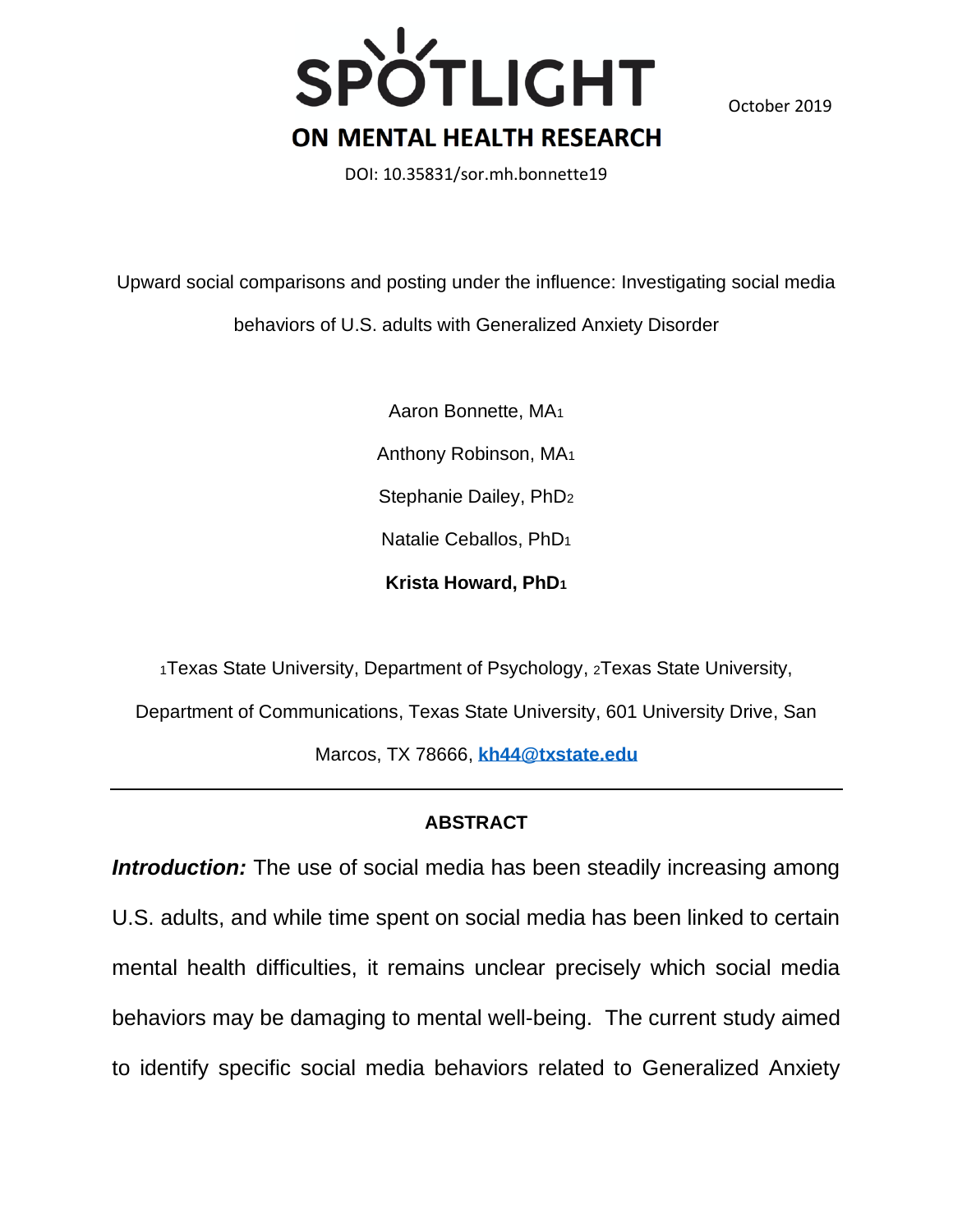Disorder (GAD). *Methods:* U.S adults (n = 1,314) aged 18 to 82 (*M* = 35.74) who actively use social media were recruited to participate in an online survey assessing specific social media behaviors. The Patient Health Questionnaire was included to assess the presence of GAD. Univariate analyses were conducted to identify specific social media behaviors associated with GAD. A stepwise binary multivariate logistic regression was developed to determine the key social media behaviors most strongly associated with GAD. *Results:* Analyses at the univariate level showed a trend, such that individuals with GAD endorsed behaviors associated with social media addiction and censorship. Other behaviors associated with GAD included a greater likelihood of participants comparing themselves to others who are better off than they are, being bothered if unfriended/unfollowed, and being more likely to post under the influence. The multivariate logistic regression model identified two key social media factors most strongly associated with GAD: participants comparing themselves to others better off (*p* < .001) and posting while drinking alcohol (*p* = .044).*Conclusion:* Upward social comparisons and alcohol use while on social media are significantly associated with GAD in an adult population. *Keywords:* Anxiety Disorder; Social Media; Upward Comparisons; Alcohol Use

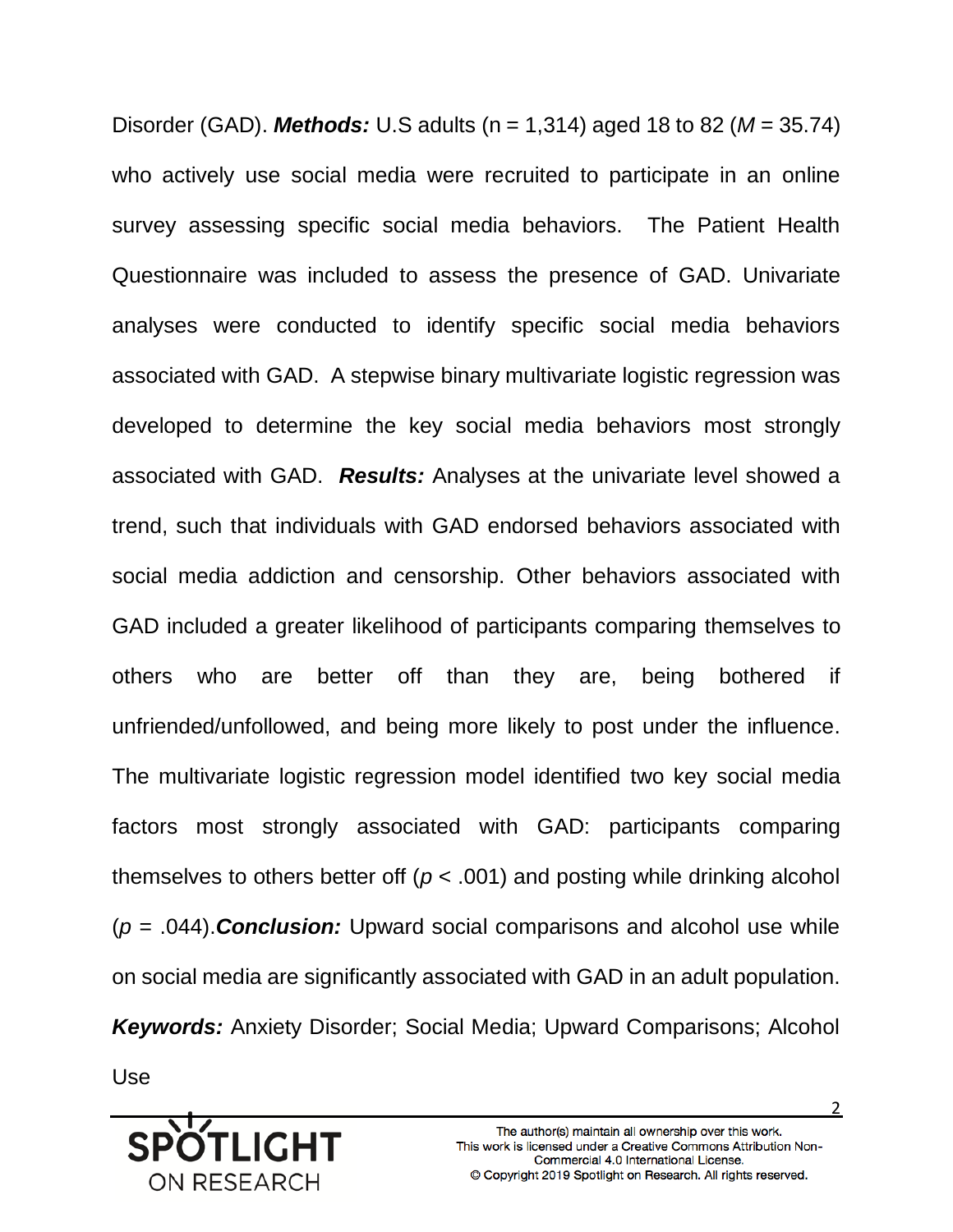## **Introduction**

Anxiety disorders represent some of the most prevalent disabilities among all psychiatric disorders (Vannucci, Flannery, & Ohannessian, 2017; Whiteford et al., 2013), with 19.1% of U.S. adults reporting an anxiety disorder in the past year, and 31.1% lifetime prevalence for U.S. adults (Harvard Medical School, 2007). These conditions typically have an onset in young adulthood (Primack et al., 2017; World Health Organization, 2016) and are associated with increased morbidity and mortality (Kessler, Chiu, Demler, Merikangas, & Walters, 2005; Mathers & Loncar, 2006; Primack et al., 2017). While numerous factors may promote anxiety, researchers have recently shifted their focus to social media use as a potential contributor to psychological maladjustment (Lin et al., 2016).

Social media, which includes online websites and applications that allow individuals to connect with others (e.g., Twitter) (Kaplan & Haenlein, 2010; Vannucci et al., 2017), appears to be a fundamental entity in the lives of today's adults regardless of age, gender, race, or socioeconomic status (Pew Research Center, 2019). Estimates suggest that about 70% of adults in the U.S. use some type of social media (Pew Research Center, 2019). The increased engagement in social media use among adults (Pew Research Center, 2019; Primack et al., 2017) and the rapid development of

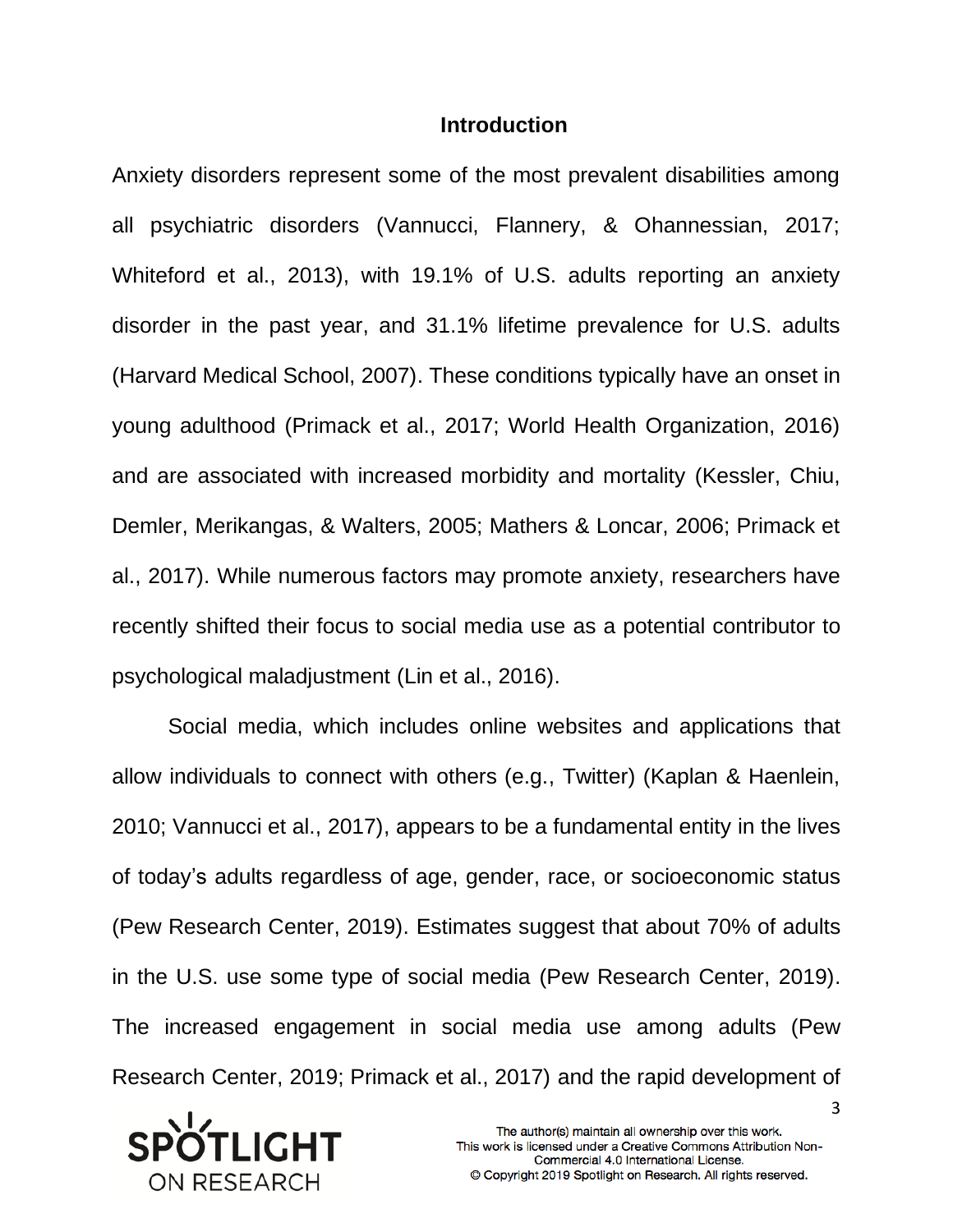new telecommunication technology, have revolutionized the way people communicate with one another (Chang & Jianling, 2018). Because of social media's significance in the lives of U.S. adults, and its influence on identity development and social interactions (Moreno & Whitehill, 2014), it is important to understand social media in terms of psychological well-being. While the enhanced identity development and improved social interactions afforded by social media may have a positive effect on psychological wellbeing (Vannucci et al., 2017), research suggests that there is still potential for negative psychological adjustments to be associated with social media use.

For instance, increased time on social media has been linked to increased anxiety symptoms and decreased psychological well-being (Andreassen et al., 2016; Primack et al., 2017; Vannucci et al., 2017). Additionally, if individuals have less constructive experiences with social media, such as engaging in social comparisons or receiving negative feedback from others, then social media use may increase levels of stress, or reinforce negative self-evaluations (Nesi & Prinstein, 2015; Vannucci et al., 2017). Previous research suggests that receiving negative feedback from others, learning about the stressful events happening in other people's lives, and feeling pressured to maintain updates on social media sites all elicit

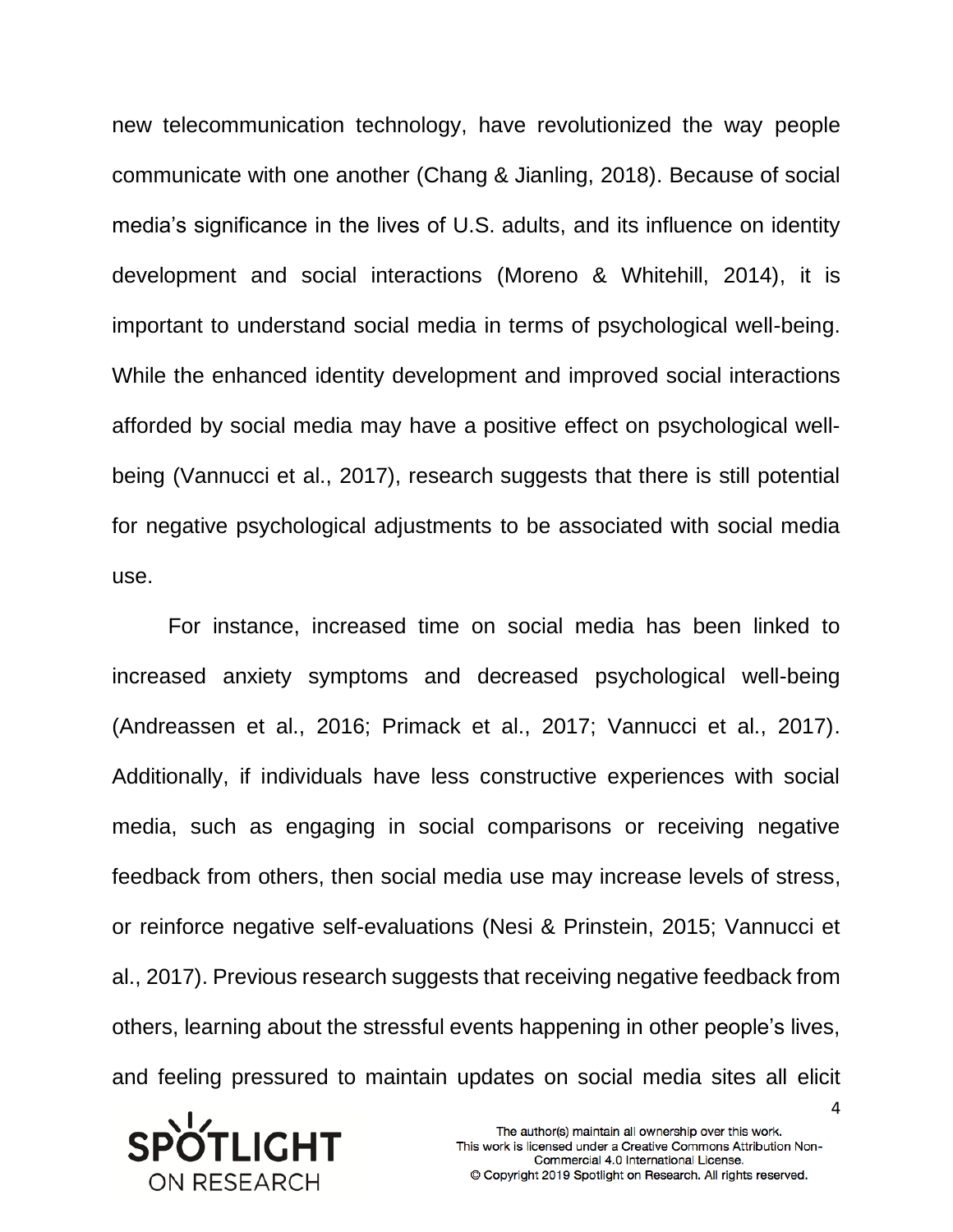anxiety in social media users (Vannucci et al., 2017). Another study consisting of undergraduates in the U.S. found that approximately 17% of participants reported feelings of anxiety when using Facebook and almost half report delaying friend request responses because of anxiety (Campisi et al., 2012). Taken together, these studies suggest that social media use has the potential to increase anxiety in some users. The present study was designed to identify specific social media behaviors that are related to Anxiety Disorder and anxiety symptoms in U.S. adults.

#### **Methods**

## *Participants and Procedure*

The participants in this study included 1,314 U.S adults, who were recruited online via mTurk and were compensated for their time. The demographic breakdown of the sample showed that 48.2% of participants were female and the mean age of the sample was  $35.74$  years (sd = 11.70; range = 18 to 82). For race, 68.6% of the sample identified as Caucasian, 7.2% identified as African American, 10.3% identified as Asian/Pacific Islander, 3.3% identified as Native American/Alaskan Native, 7.2% identified as South Asian/Middle Eastern, and 3.3% identified as more than one race. For ethnicity, 12.3% of the sample identified as Hispanic.

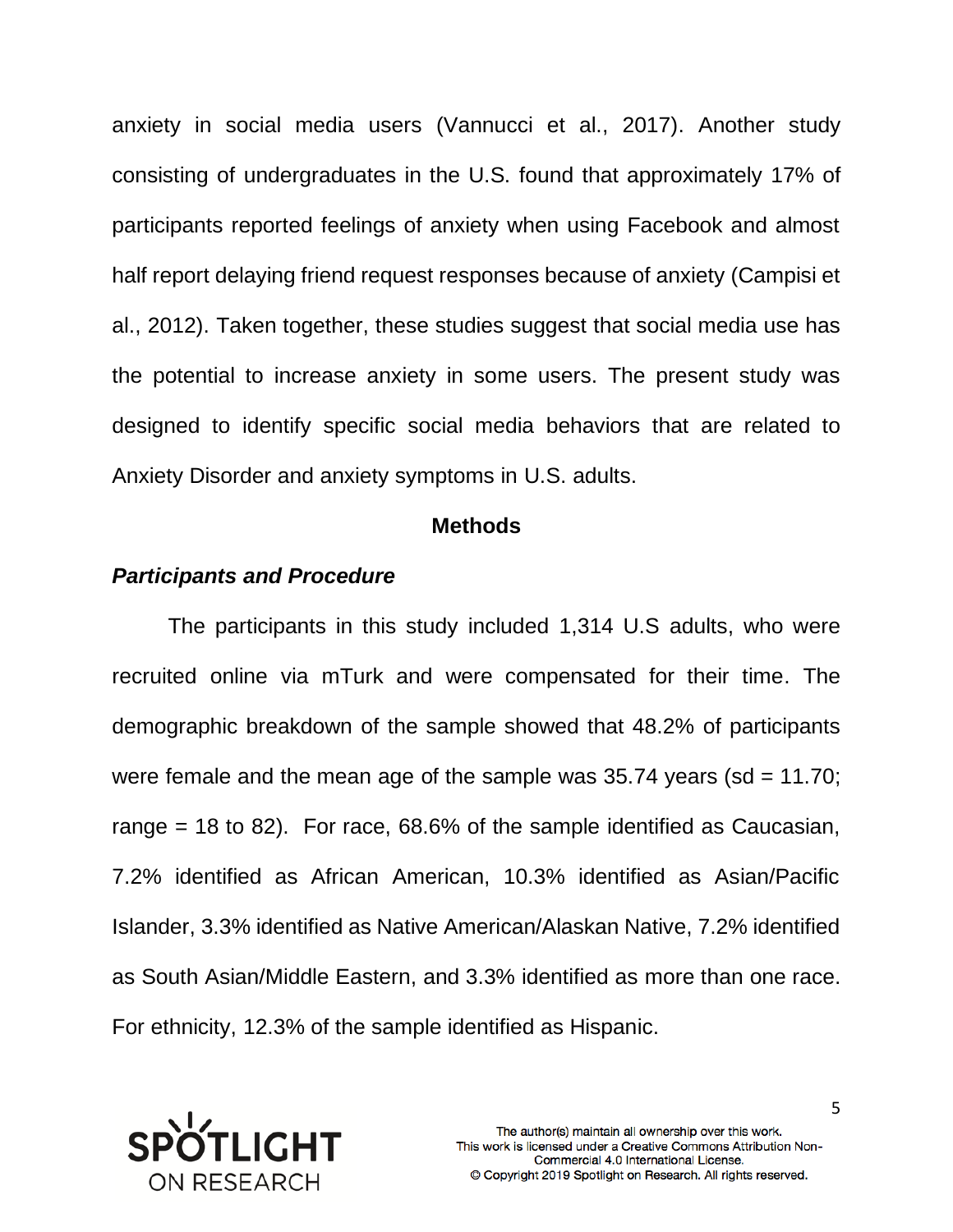Participants completed validated psychosocial questionnaires and responded to questions regarding demographic factors and specific social media behaviors. All participants included in subsequent analyses endorsed the use of either Facebook or Twitter. This study was approved by the participating university's Institutional Review Board (#5165, 02/2019).

## *Measures*

The demographic data included gender identification, age, race, and ethnicity. Social media behaviors were assessed using both validated questionnaires and individual items developed specifically for this study.

# **General social media behaviors**

The Social Media Intensity Scale (Ellison, Steinfield, & Lampe, 2007) was used to assess separately participants' intensities of social media use for Facebook and Twitter. This measure included six questions each assessed on a five-point Likert scale that ranged from *Strongly disagree* to *Strongly agree*. Examples include, "I feel out of touch when I haven't logged onto Facebook for a while" and "Twitter is part of my everyday activity." In the current participant sample, the mean intensity score for Facebook was 19.83 (SD =  $6.56$ ), and the mean intensity score for Twitter was 17.40 (SD = 7.18). The Social Media Intensity Scale demonstrated excellent reliability for Facebook (Cronbach's  $\alpha$  = 0.90) and Twitter (Cronbach's  $\alpha$  = 0.92).

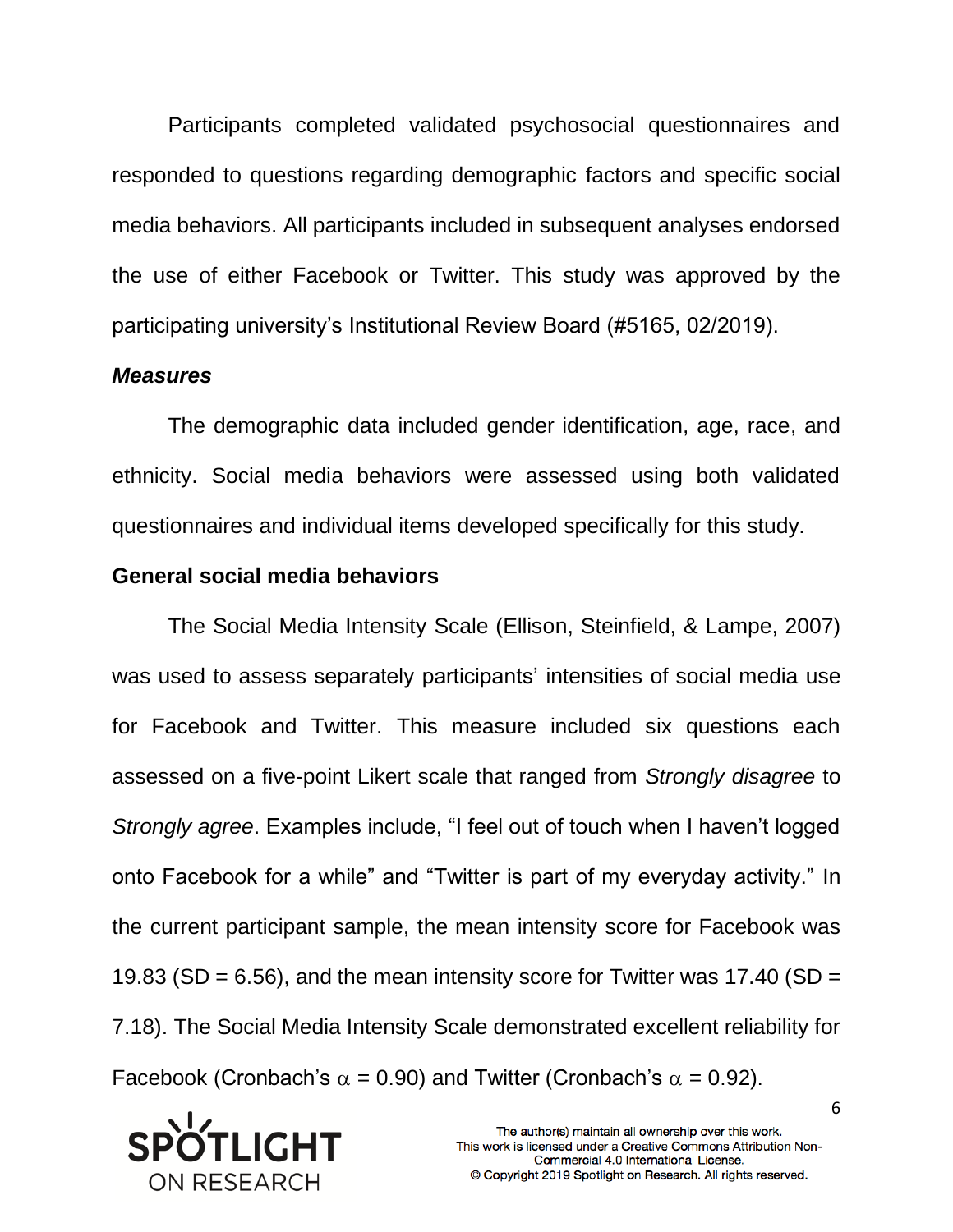The Need for Participating in Social Media Scale (N. Park, Kee, & Valenzuela, 2009) was used to assess motivations for use of any social media platform. This measure included 16 statements to which participants indicated their level of agreement on a 6-point Likert scale ranging from *Strongly Disagree* to *Strongly Agree*. Examples of need for participating in social media include, "I use social media to meet interesting people" and "I use social media because it is entertaining, funny, and exciting." In the current participant sample, the overall scale demonstrated excellent reliability (Cronbach's  $\alpha = 0.90$ ) and the mean Need for Social Media score was  $3.58$  (SD = 1.13).

The Bergen Social Media Addiction Scale (Andreassen, Torsheim, Brunborg, & Pallesen, 2012) was used to assess overall social media addiction by assessing the six core features of addiction, including salience, mood, modification, tolerance, withdrawal, conflict, and relapse attributed to social media use in the past year. This measure used a 5-point Likert scale, with responses ranging from *Very rarely* to *Very often*. Participants were asked to respond to statements such as, "How often during the last year have you felt an urge to use social media more and more?" The mean social media addiction score in our sample was  $42.95$  (SD = 13.62). The overall scale demonstrated excellent reliability (Cronbach's  $\alpha = 0.90$ ).

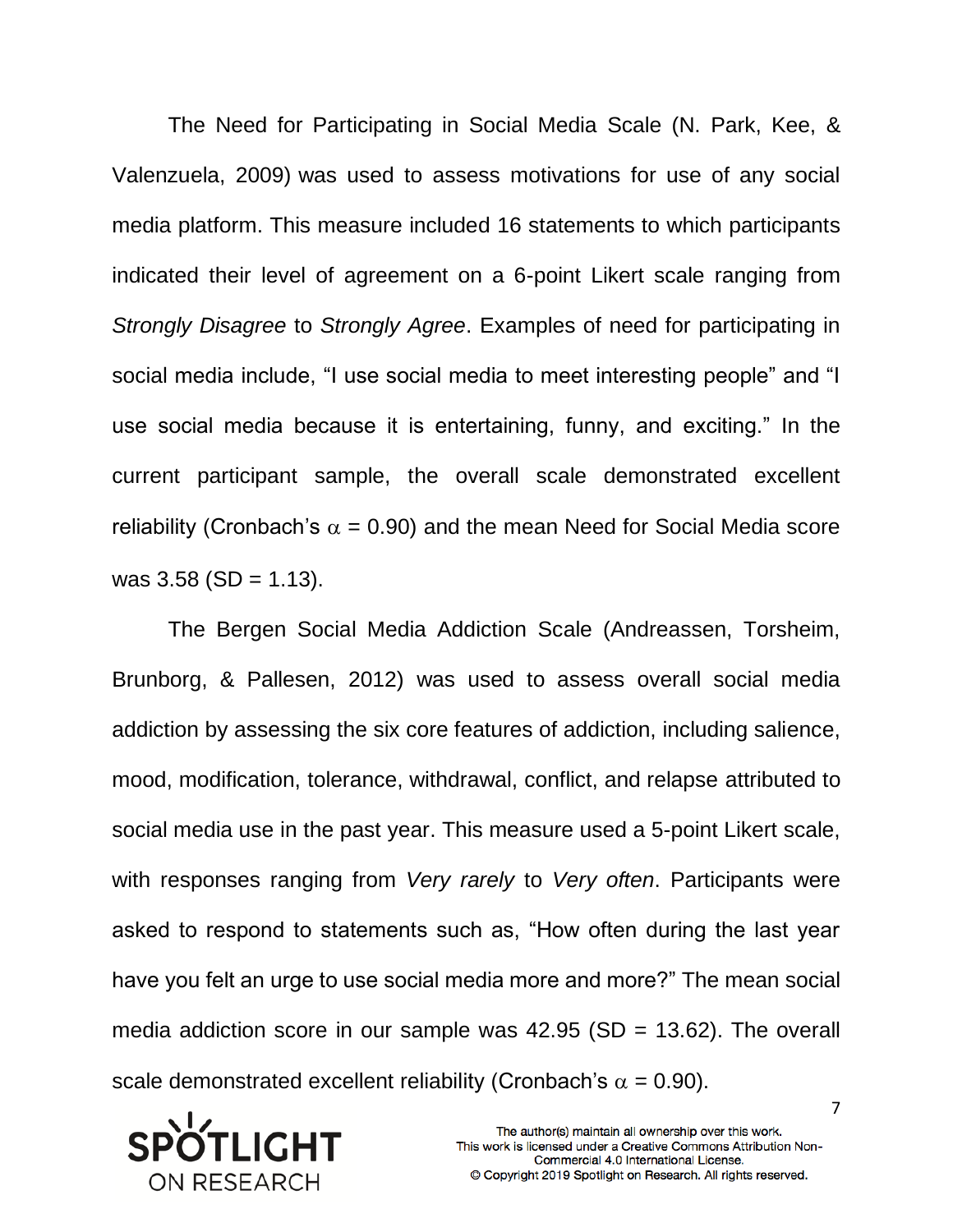Social comparisons were assessed using two statements, which focused on participants' upward or downward comparisons of themselves to others on social media. Each statement was rated on a 5-point Likert scale with responses ranging from *Not at all* to *A great deal* (Vogel et al., 2014). The statements included were, "When comparing yourself to others on social media, to what extent do you focus on people better off / worse off than you?" In the current sample, participants' mean upward comparisons score was 2.40 (SD = 1.29), and the mean downward comparisons score was 2.09 (SD  $= 1.19$ .

The survey item for Social Media vs. Offline Identity Overlap (Shamir & Kark, 2004) consisted of a display of seven rectangles, each containing two circles (one shaded and one white) progressing from no overlap of the two circles in rectangle one to complete overlap of the two circles in rectangle seven. Participants were asked to identify the rectangle that best matched the extent of overlap in their online and offline identities. The smaller the value, the greater the difference between their online and offline identities. The average identity score for our participant sample was  $4.75$  (SD = 1.74).

## **Specific social media behaviors**

Further, using a focus group, the research team developed additional survey items consisting of statements related to specific social media

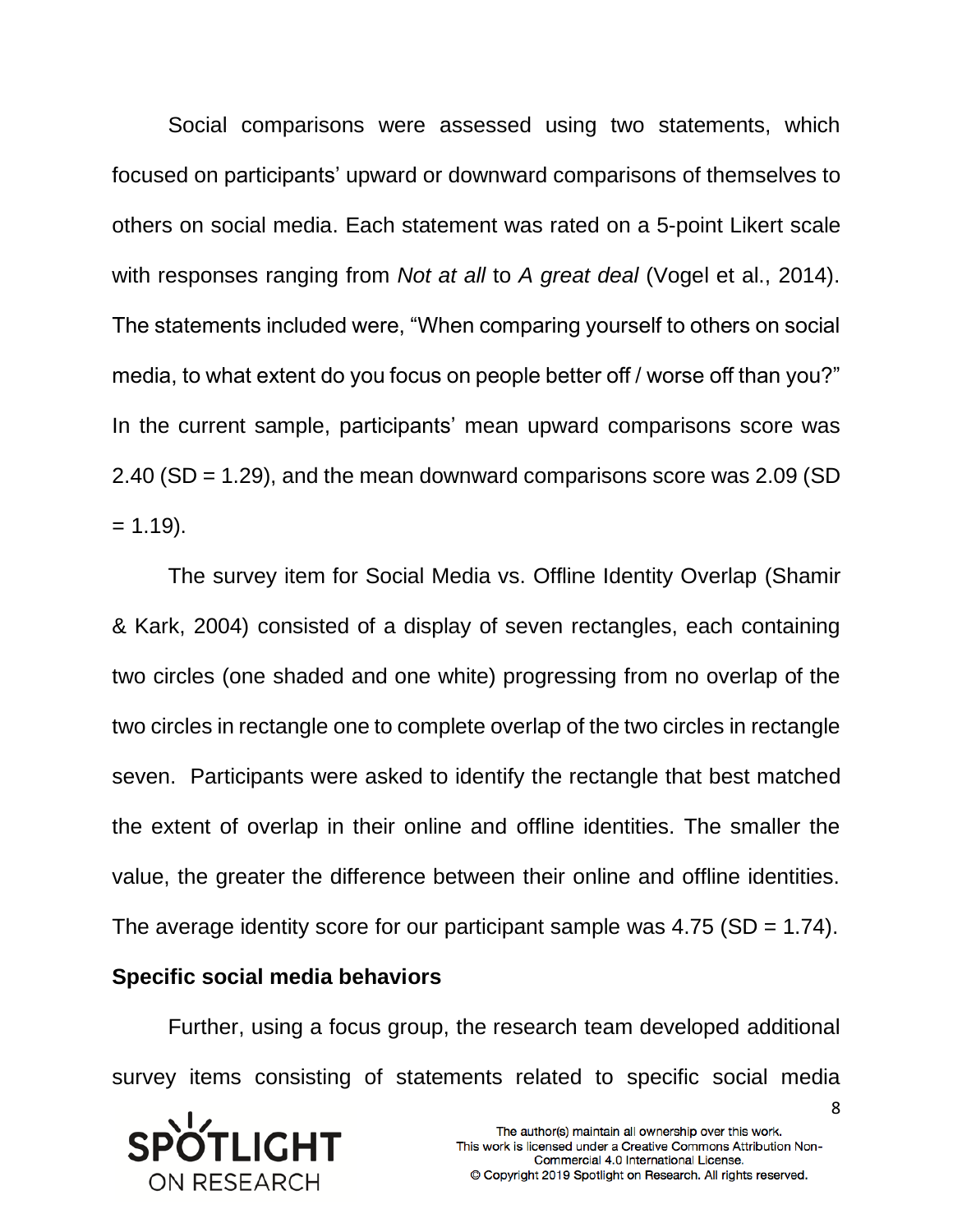behaviors that were common practices not yet reflected in validated scales. For Facebook and Twitter, items measured the participants' numbers of friends and followers, as well as individuals that the participants followed. In addition, single-item 5-point Likert scales from *Strongly disagree* to *Strongly agree* were used to assess reasons for participants' self-censorship on social media, the degree to which participants were bothered if unfriended/unfollowed by others, and the extent to which participants felt safe online and felt that they were noticed online. Single-item questions were also included to address reasons for posting online. Examples of reasons include, "post to aggravate or annoy," and "to debate to educate others." Lastly, using a 5-point Likert scale, participants were asked to indicate how likely they were to post while drinking alcohol, while drunk, while smoking marijuana, and while high on marijuana.

#### **Anxiety disorder assessment**

Finally, Anxiety Disorder was assessed using the Patient Health Questionnaire- Anxiety subscale (PHQ-Anxiety) (Spitzer, Kroenke, & Williams, 1999). The PHQ-anxiety subscale evaluates specific symptoms related to Anxiety including worrying, restlessness, and feeling nervous, anxious, or on edge. The Anxiety subscale uses an algorithm to assess whether or not an individual meets the criteria for GAD and this scale

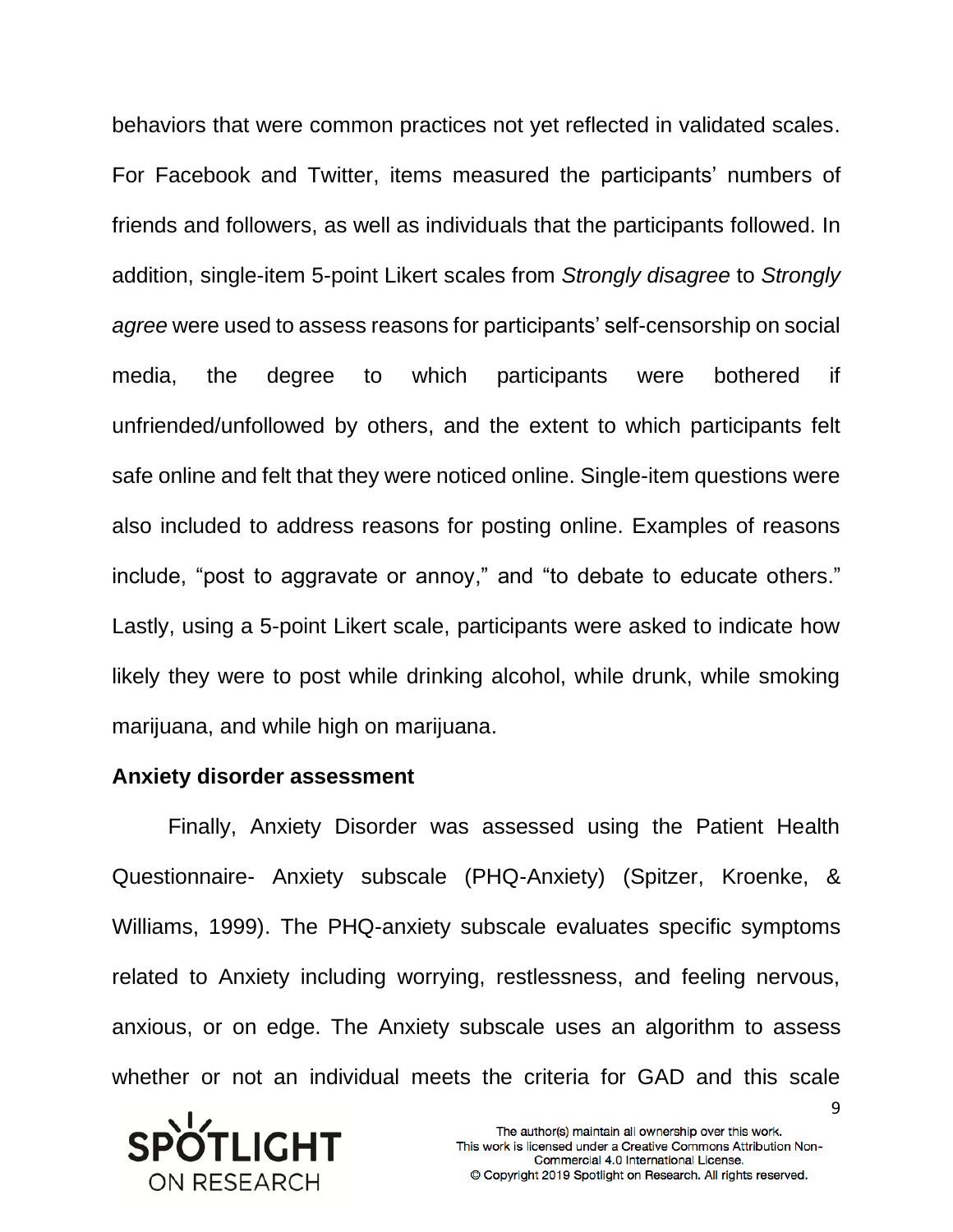includes seven items asking the extent to which participants have been bothered by certain problems in the previous two weeks with response options ranging from *Not at all* to *More than half the days*. Examples of problems include, "Not being able to stop or control worrying" and "Being so restless that it's hard to sit still." The PHQ has been widely used in research to determine if an individual meets the criteria for Anxiety Disorder (Kroenke, Spitzer, & Williams, 2010).

#### *Statistical Analysis*

All analyses were conducted using SPSS version 24.0 (Armonk, NY: IBM Corp). Univariate comparisons were conducted to assess differences in demographics and social media behaviors between individuals who met criteria for GAD (*n* = 69, 5.28%) and those who did not meet criteria for GAD (*n* = 1,237, 94.72%). For comparisons of categorical variables, chi-square tests of independence were used. For comparisons of continuous variables, independent t-tests were used. Because there was a difference in age between the two comparison groups, all univariate comparisons controlled for age. A Holm-Bonferroni step-down procedure was used to correct for multiple comparisons at the univariate level.

A stepwise binary logistic regression model was developed to determine the key social media behaviors associated with GAD. Listwise

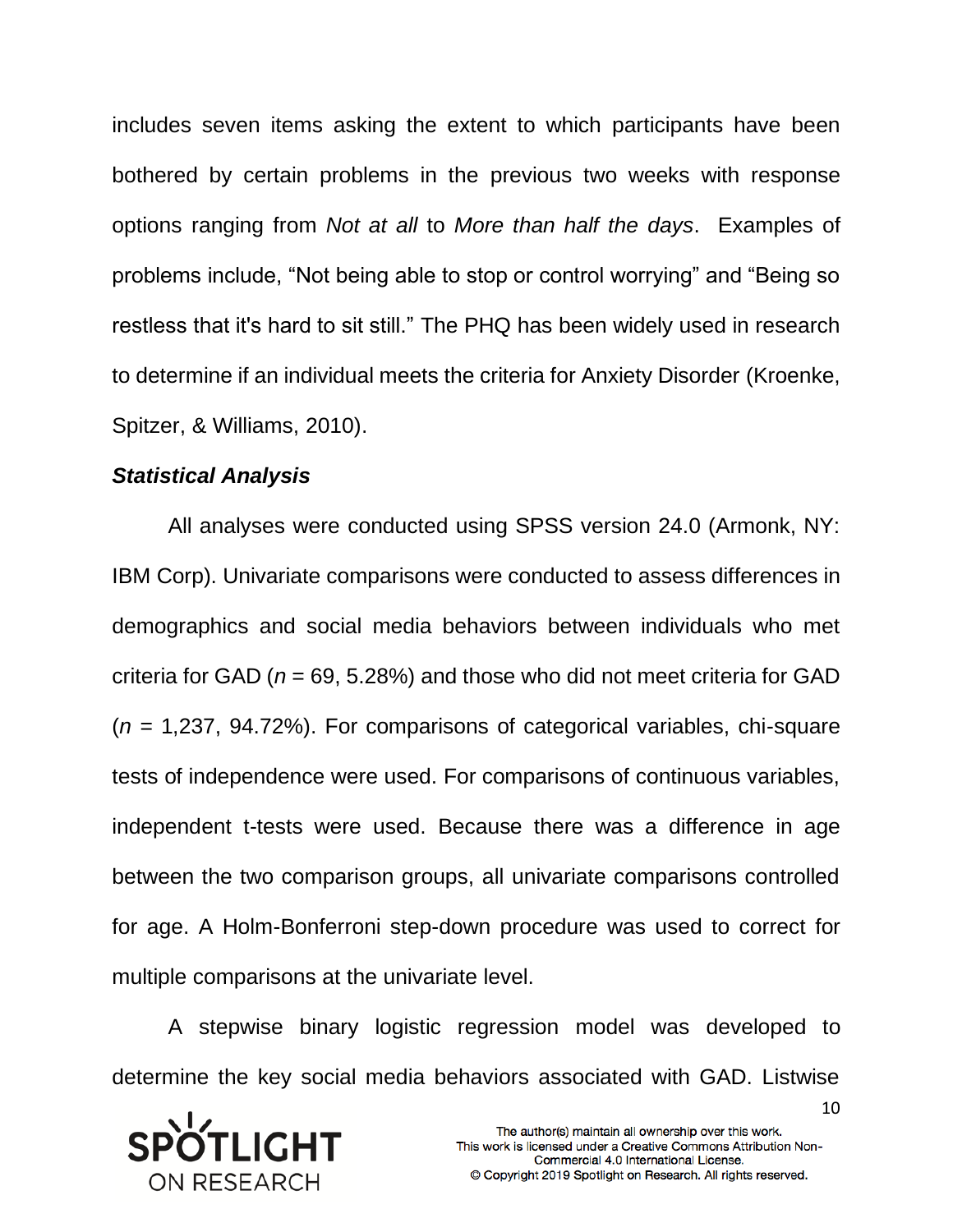deletion was used to account for missing data in the regression model and only variables significant at the univariate level were included in the model. To determine significance, an alpha level of 0.05 was used for all analyses.

A post-hoc power analysis was conducted based on an independent ttest, with alpha =  $0.05$  and a small-to-moderate effect size ( $d = 0.4$ ), which exhibited sufficient obtained power  $(1-\beta= 0.90)$ .

#### **Results**

All data were screened for missing values and outliers. Univariate comparisons were conducted to assess differences in demographics and social media behaviors between participants that met criteria for GAD and those who did not meet the criteria for GAD. When comparing age, gender, and race/ethnicity, there were no significant differences identified between the two comparison groups (all  $p > 0.05$ ; See Table 1) with the exception of age (*p* < .001). All subsequent univariate analyses were adjusted for differences in age.

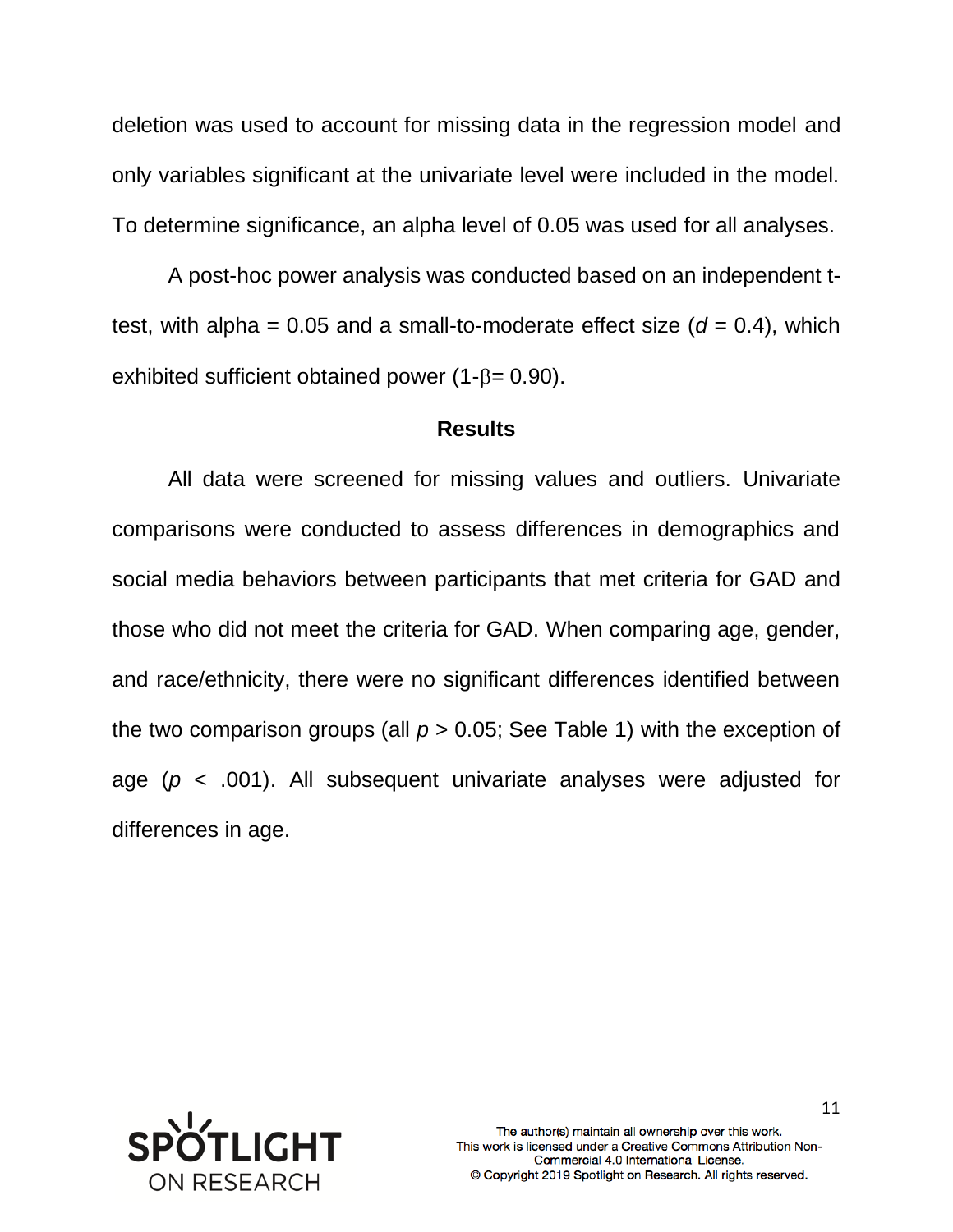|                       | <b>Anxiety Disorder</b> | <b>No Anxiety</b><br><b>Disorder</b> | <b>Statistical</b><br><b>Significance</b> |
|-----------------------|-------------------------|--------------------------------------|-------------------------------------------|
| Age                   |                         |                                      |                                           |
|                       | 30.99(8.2)              | 36.03 (11.8)                         | p < .001                                  |
| <b>Gender</b>         |                         |                                      |                                           |
| Male                  | 55.2%                   | 51.2%                                | <b>NS</b>                                 |
| Female                | 44.8%                   | 48.8%                                |                                           |
| <b>Race/Ethnicity</b> |                         |                                      |                                           |
| Caucasian             | 72.1%                   | 68.3%                                | <b>NS</b>                                 |
| African American      | 2.9%                    | 7.4%                                 | <b>NS</b>                                 |
| Latino/Hispanic       | 25.0%                   | 24.3%                                | <b>NS</b>                                 |

**Table 1. Demographic Comparisons between those with and without Anxiety Disorder**

## **General social media behaviors**

Table 2 shows results from the group comparisons on the validated social media scales and social media behaviors. When comparing individuals with GAD to individuals without GAD, there were no significant differences for intensity of Facebook use or Twitter use (all *p* > .05). Additionally, there were no significant differences between the two groups on number of followers, hours spent on social media per day, need for social media, or online-offline identity overlap (all *p* > .05).

When evaluating both upward and downward social comparison on social media, individuals with GAD were significantly more likely to compare themselves to people they perceived as being "better than I am" (*p* < .001). In terms of their responses to the Bergen Social Media Addiction Scale, participants with GAD had significantly higher addiction scores than those

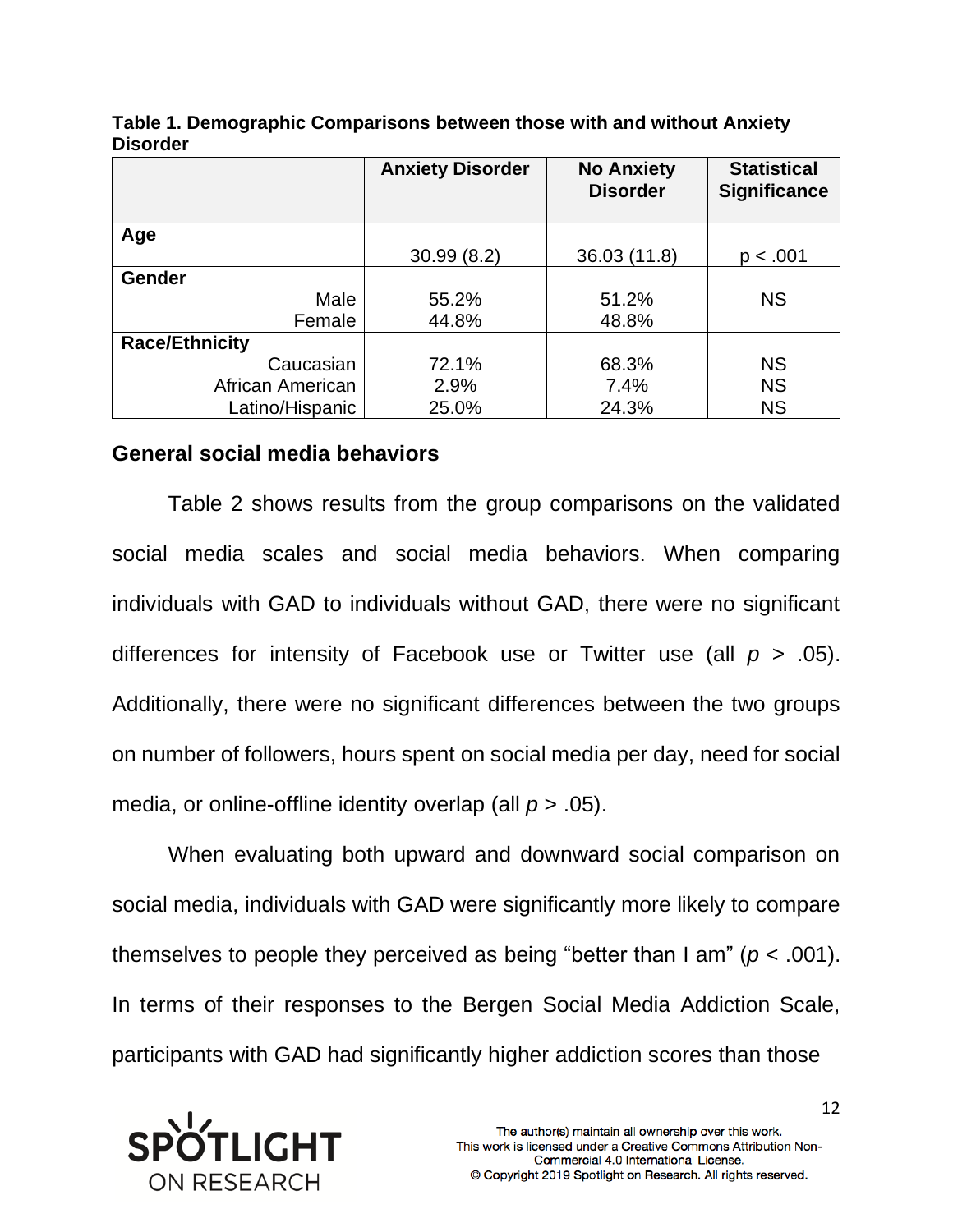without GAD (*p* = .018).

|                                    | <b>Anxiety</b><br><b>Disorder</b> | <b>No Anxiety</b><br><b>Disorder</b> | <b>Statistical</b><br><b>Significance</b> |
|------------------------------------|-----------------------------------|--------------------------------------|-------------------------------------------|
|                                    |                                   |                                      |                                           |
| <b>Social Media Intensity</b>      |                                   |                                      |                                           |
| Facebook                           | 3.4(1.2)                          | 3.3(1.1)                             | <b>NS</b>                                 |
| <b>Twitter</b>                     | 2.9(1.3)                          | 2.9(1.2)                             | <b>NS</b>                                 |
| <b>Number of Friends/Followers</b> |                                   |                                      |                                           |
| Facebook                           | 394.6                             | 436.9                                | <b>NS</b>                                 |
| <b>Twitter Followers</b>           | (599.5)                           | (594.8)                              | <b>NS</b>                                 |
| <b>Twitter Following Others</b>    | 271.8                             | 256.2                                | <b>NS</b>                                 |
|                                    | (715.5)                           | (944.2)                              |                                           |
|                                    | 380.2                             | 281.4                                |                                           |
|                                    | (753.7)                           | (893.3)                              |                                           |
| <b>Hours per Day</b>               |                                   |                                      |                                           |
| Facebook                           | 5.8(6.2)                          | 4.9(5.9)                             | <b>NS</b>                                 |
| <b>Twitter</b>                     | 3.8(6.3)                          | 2.8(4.8)                             | <b>NS</b>                                 |
| <b>Need for Social Media</b>       | 3.7(1.2)                          | 3.6(1.1)                             | <b>NS</b>                                 |
| <b>Comparisons of Others</b>       |                                   |                                      |                                           |
| Better than me                     | 3.4(1.3)                          | 2.4(1.3)                             | $p = 0.001$                               |
| Worse than me                      | 2.4(1.3)                          | 2.1(1.2)                             | <b>NS</b>                                 |
| <b>SM Addiction</b>                | 2.7(1.2)                          | 2.2(1.0)                             | $p = .018$                                |
| <b>Online-Offline Identity</b>     | 4.7(1.6)                          | 4.8(1.8)                             | <b>NS</b>                                 |
| (higher value = greater match)     |                                   |                                      |                                           |

#### **Table 2. Relationship between Anxiety Disorder and General Social Media Behaviors**

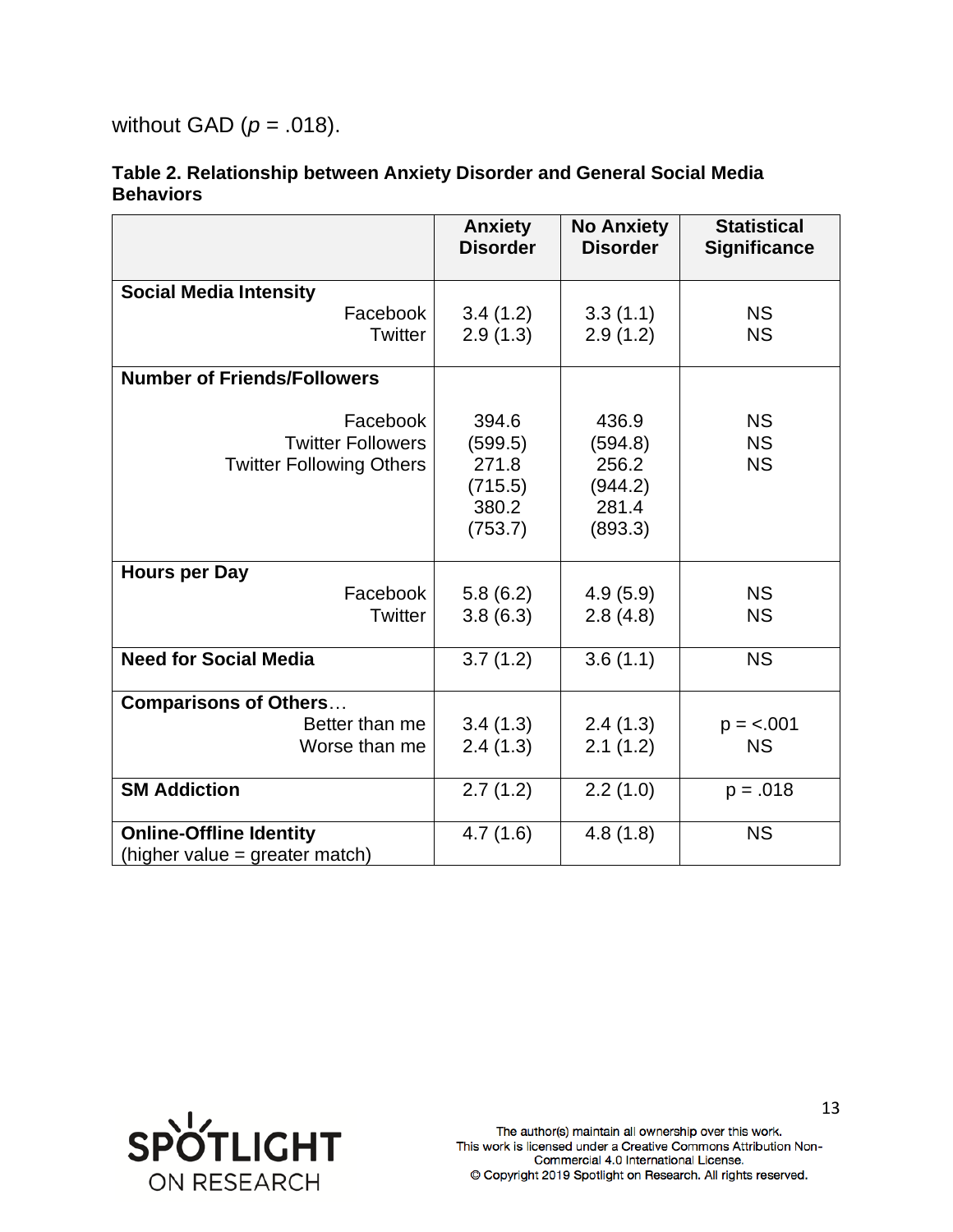# **Specific social media behaviors**

Table 3 shows specific social media behaviors for participants with and without GAD. There were no significant differences between those with GAD and those without GAD for posting to annoy or aggravate and feeling safe on any type of social media (all *p* > .05). Additionally, individuals with GAD were significantly more likely to feel bothered if they were tagged in a post or picture in general ( $p = .030$ ), or in an unflattering post, specifically ( $p =$ .001). In terms of reasons for self-censoring on social media, participants with and without GAD did not differ on censoring because of family or friends, prospective employers or schools, or to avoid judgment (all *p* > .05).

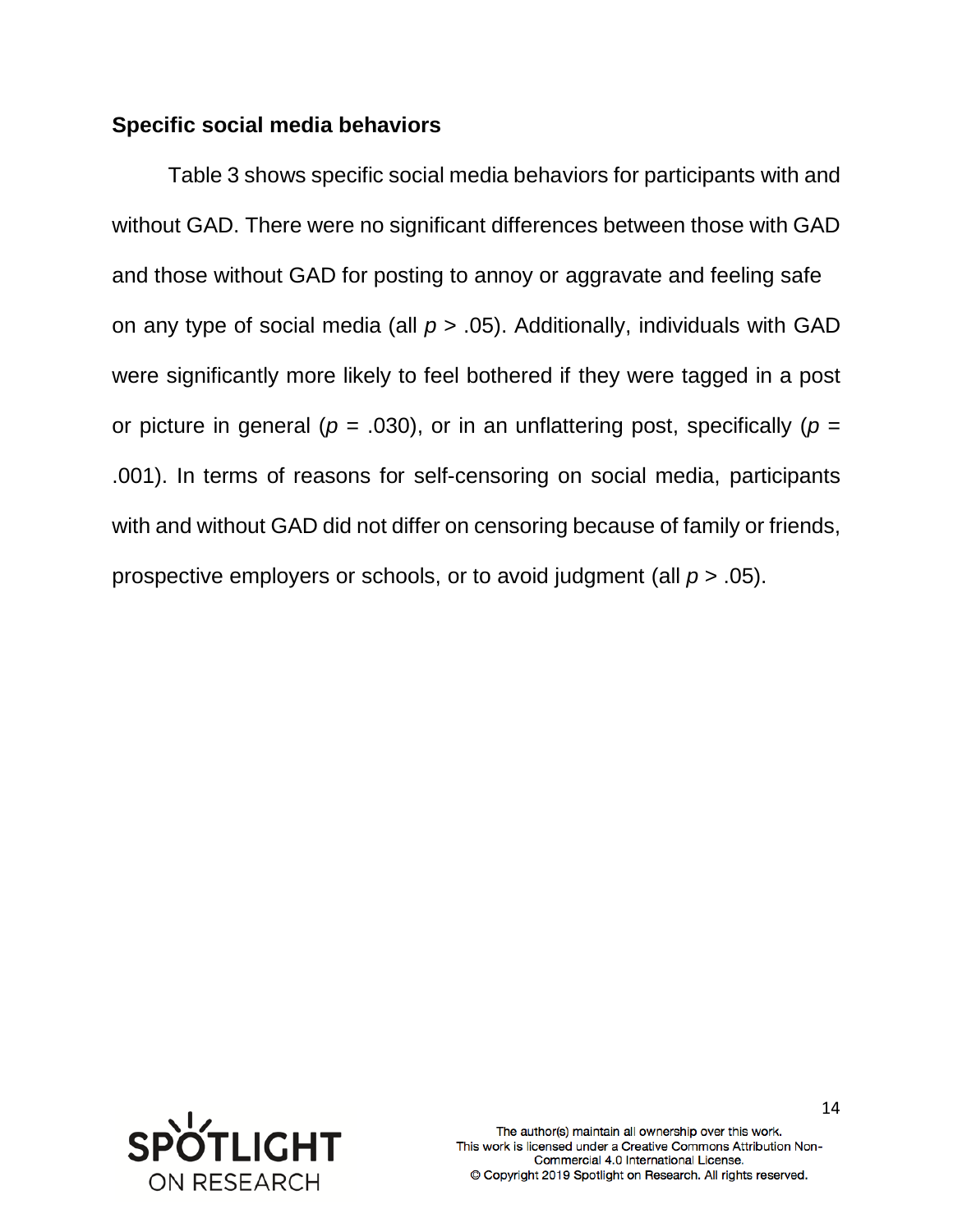|                                          | <b>Anxiety</b><br><b>Disorder</b> | <b>No Anxiety</b><br><b>Disorder</b> | <b>Statistical</b><br><b>Significance</b> |
|------------------------------------------|-----------------------------------|--------------------------------------|-------------------------------------------|
| <b>Social Media General</b>              |                                   |                                      |                                           |
| Post to annoy or aggravate               | 2.3(1.4)                          | 2.1(1.3)                             | <b>NS</b>                                 |
| Bothered if tagged in posts or pics      | 3.1(1.4)                          | 2.7(1.3)                             | $p = .030$                                |
| Bothered if tagged in unflattering pics  | 3.8(1.3)                          | 2.8(1.3)                             | $p = .001$                                |
| Bothered if tagged in unflattering posts | 3.8(1.3)                          | 3.2(1.4)                             | $p = .001$                                |
| Unfollow people because of posts         | 3.6(1.3)                          | 3.1(1.3)                             | $p = .005$                                |
| Feel safe on social media                | 3.1(1.3)                          | 3.2(1.1)                             | <b>NS</b>                                 |
| Bothered if unfriended (Facebook)        | 2.89(1.5)                         | 2.57(1.3)                            | <b>NS</b>                                 |
|                                          |                                   |                                      |                                           |
| Censor self because of                   |                                   |                                      |                                           |
| Friends/Family                           | 3.42(1.4)                         | 3.19(1.4)                            | <b>NS</b>                                 |
| Employer/School                          | 3.48(1.4)                         | 3.20(1.4)                            | <b>NS</b>                                 |
| Avoid Judgment                           | 3.20(1.4)                         | 2.86(1.3)                            | <b>NS</b>                                 |
|                                          |                                   |                                      |                                           |

**Table 3. Relationship between Anxiety Disorder and Specific Social Media Behaviors**

Table 4 shows participants' endorsements of posting while under the influence of alcohol or drugs. When compared to those without GAD, participants with GAD were more likely to report that they had a history of posting while drinking alcohol ( $p = .001$ ), while drunk ( $p = .004$ ), while smoking marijuana ( $p = .007$ ), and while high on marijuana ( $p = .029$ ).

**Table 4. Relationship between Anxiety Disorder and Posting Under the Influence** 

|                          | <b>Anxiety</b><br><b>Disorder</b> | <b>No Anxiety</b><br><b>Disorder</b> | <b>Statistical</b><br><b>Significance</b> |
|--------------------------|-----------------------------------|--------------------------------------|-------------------------------------------|
| <b>Posting Under the</b> |                                   |                                      |                                           |
| <b>Influence</b>         | 1.65(1.3)                         | 1.03(1.2)                            | $p = .001$                                |
| Drinking Alcohol         | 1.16(1.5)                         | 0.63(1.1)                            | $p = .007$                                |
| Smoking Marijuana        | 1.16(1.3)                         | 0.69(1.2)                            | $p = .029$                                |
| While High               | 1.43(1.3)                         | 0.87(1.2)                            | $p = .004$                                |
| <b>While Drunk</b>       |                                   |                                      |                                           |
|                          |                                   |                                      |                                           |



The author(s) maintain all ownership over this work. This work is licensed under a Creative Commons Attribution Non-Commercial 4.0 International License. © Copyright 2019 Spotlight on Research. All rights reserved.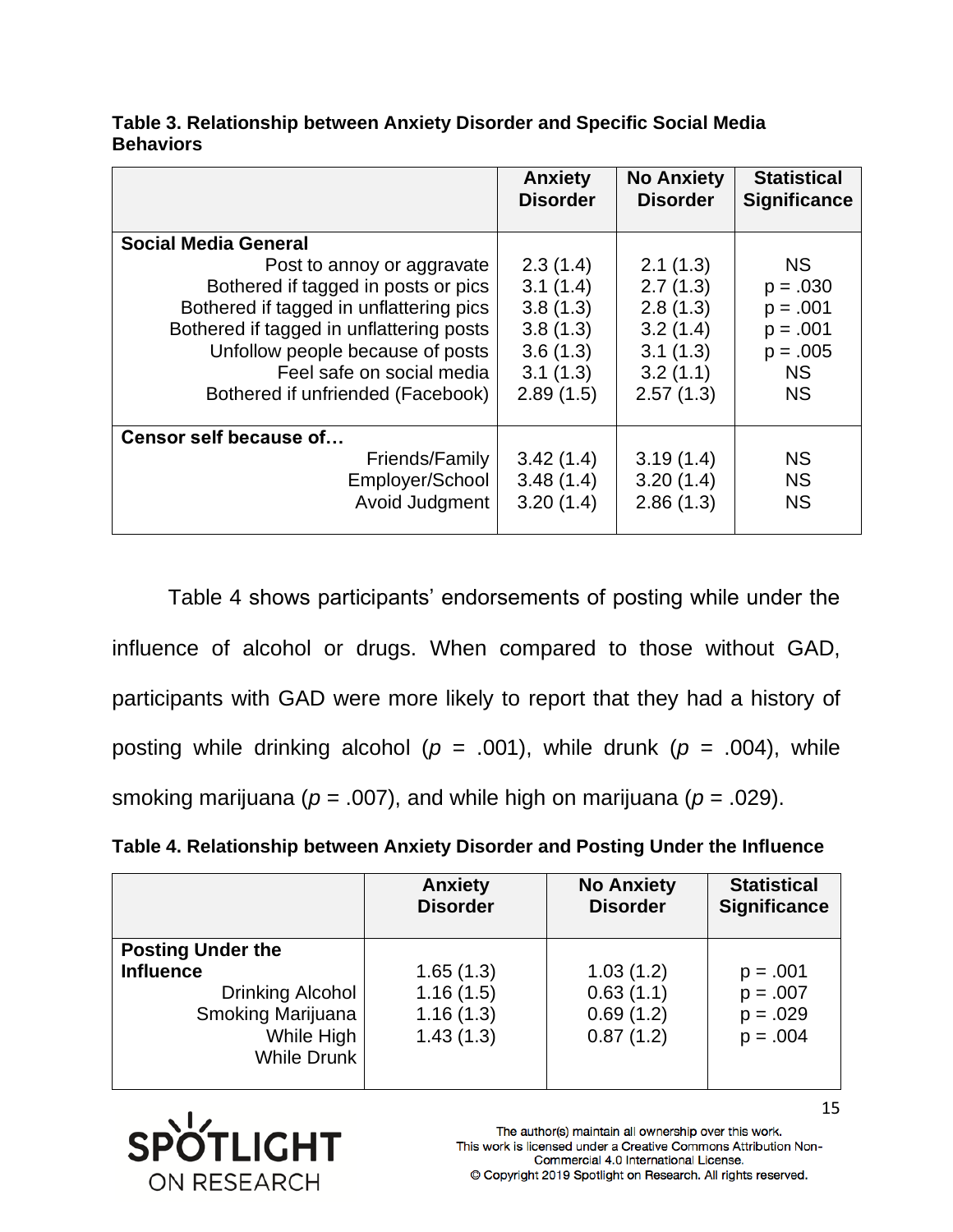# **Multivariate analysis**

A multivariate binary logistic regression model was developed to determine which of the key social media behaviors were most strongly associated with GAD. The overall model was significant,  $(X_2(3) = 49.917, p$  $\leq$  .001), with the Nagelkerke R-Square = .113. As outlined in Table 5, individuals who compared themselves on social media to those they deemed "better off" were significantly more likely to meet criteria for GAD ( $p < .001$ ). Additionally, those who posted while drinking alcohol were significantly more likely to meet the criteria for GAD ( $p = .044$ ).

| Table 5. Stepwise Multivariate Regression determining key social media factors |  |  |
|--------------------------------------------------------------------------------|--|--|
| related to Anxiety Disorder, based on significant univariate comparisons       |  |  |

|                                                    | <b>Beta</b> | <b>SE</b> | Wald $X_2$ | p-<br>value | <b>Odds</b><br><b>Ratio</b> | 95%<br><b>CI</b><br>Lower | 95%<br><b>CI</b><br><b>Upper</b> |
|----------------------------------------------------|-------------|-----------|------------|-------------|-----------------------------|---------------------------|----------------------------------|
| Comparisons to others<br><b>Better Off</b>         | .485        | .113      | 18.300     | .000        | 1.625                       | 1.301                     | 2.029                            |
| Bothered if Tagged in<br><b>Unflattering Posts</b> | .236        | .121      | 3.789      | .052        | 1.266                       | .998                      | 1.605                            |
| Post While Drinking<br>Alcohol                     | .225        | .112      | 4.058      | .044        | 1.252                       | 1.006                     | 1.559                            |
| Constant                                           | $-5.406$    | .548      | 97.184     | .000        |                             |                           |                                  |

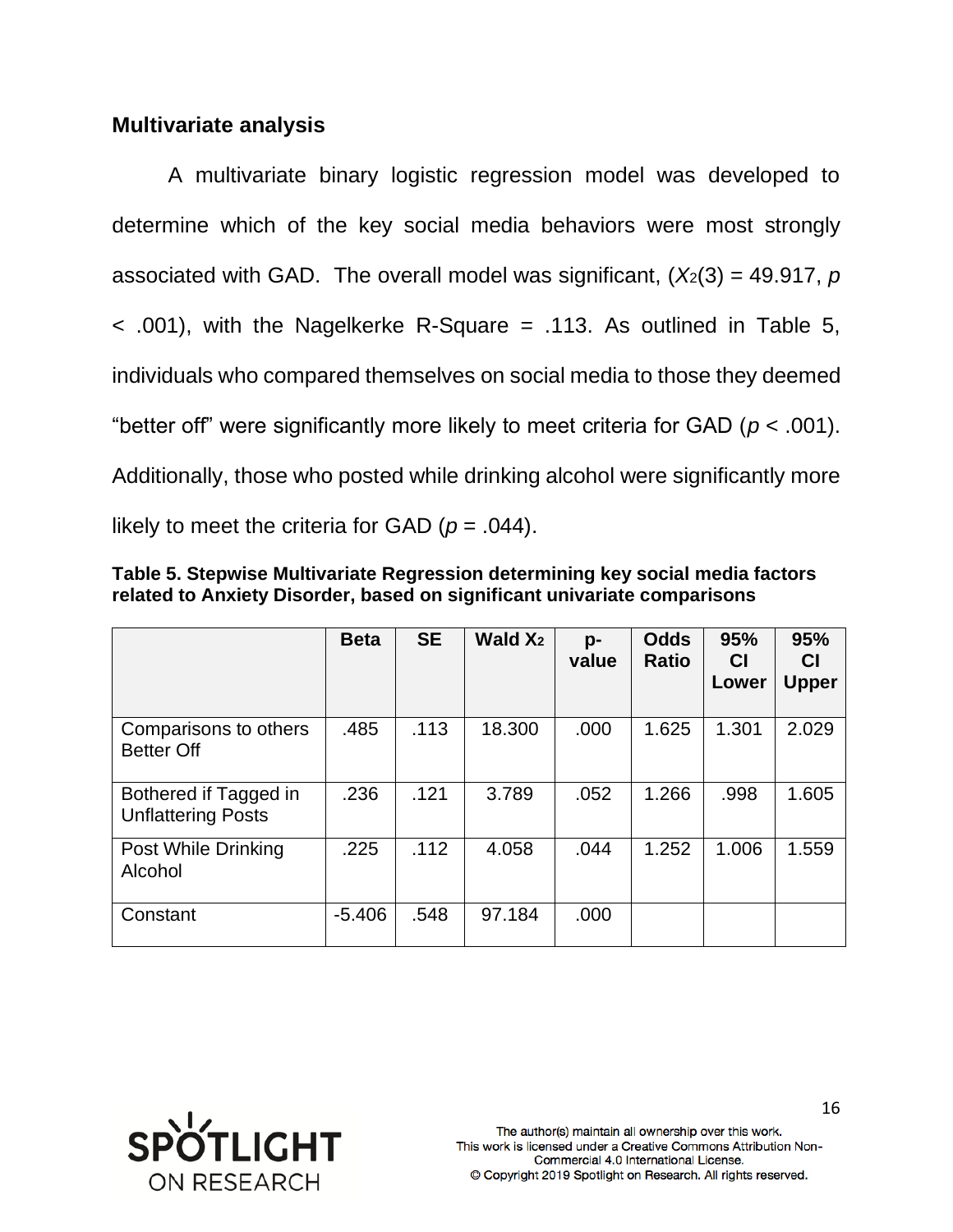## **Discussion**

The current study evaluated potential associations between social media behaviors and GAD in U.S. adults. Findings suggested that two specific social media behaviors may be distinguishable between individuals who meet criteria for GAD and those who do not: comparing oneself to other perceived as "better off," and posting on social media while drinking alcohol.

Previous research has suggested that comparing oneself to others on social media may negatively impact one's psychological well-being (Liu et al., 2017; Robinson et al., 2019). The results of the current study support this finding. Participants with GAD showed higher levels of upward social comparison, meaning that they were more likely to compare themselves to others on social media which they perceived to be "better off" than themselves. However, it is important to note that participants' perceptions of (and their distresses resulting from) these upward comparison may be linked to others' distortions of their own online personas by posting only the good or positive aspects of their day-to-day lives (Kross et al., 2013). Thus, not only are individuals comparing themselves to those whom they perceive as better off, but they are also comparing themselves to the exaggerated online personas of those who may artificially appear to be better off (S. Y. Park & Baek, 2018).

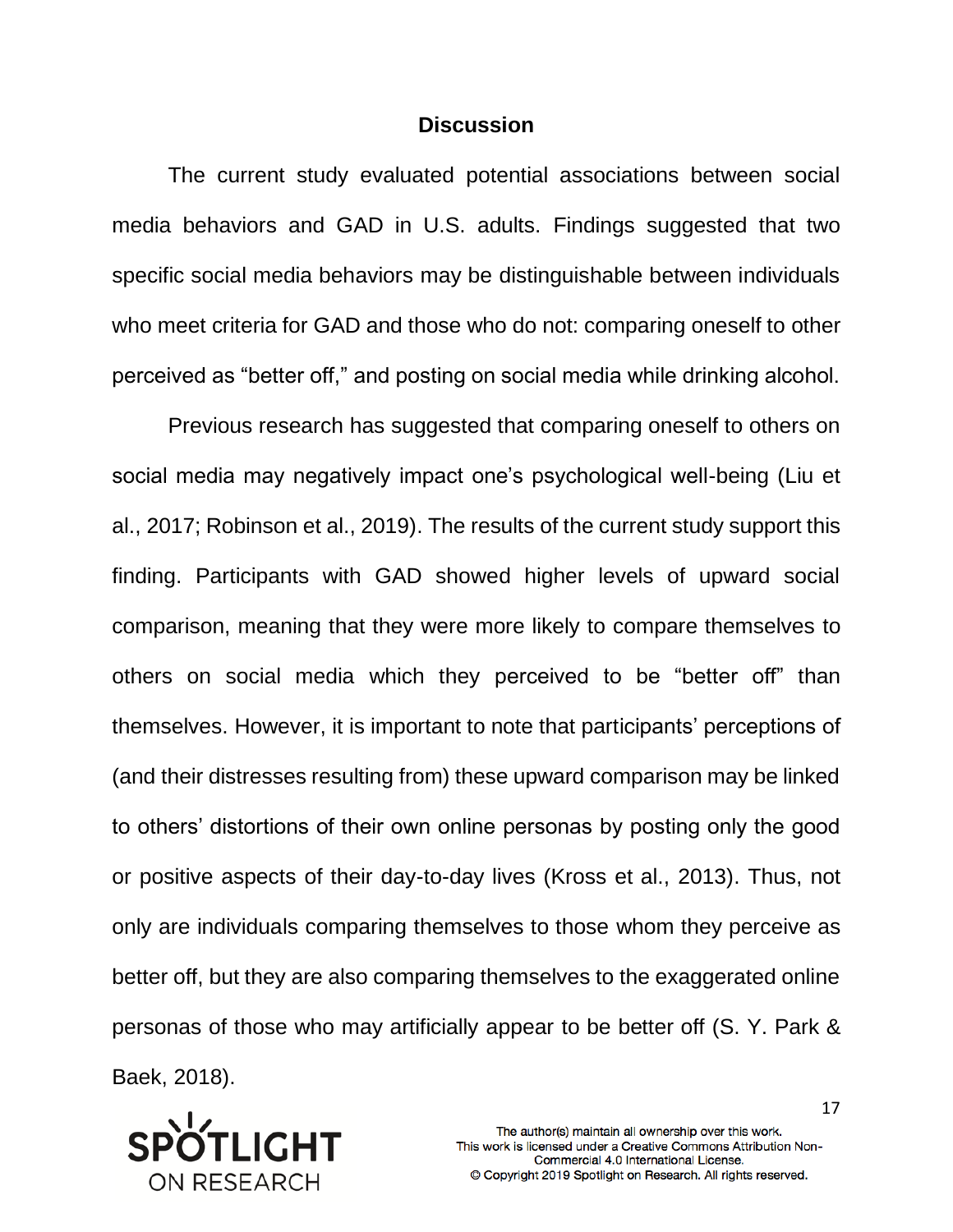A notable finding of this study is the positive relationship between posting while drinking alcohol and meeting criteria for GAD. Interestingly, the same relationship was not seen for marijuana use. Previous research has indicated that the comorbidity of anxiety disorders and substance use disorders is common (Turner, Mota, Bolton, & Sareen, 2018). Researchers have explained this relationship with the "self-medication hypothesis," which posits that individuals with an anxiety disorder may tend to use substances in order to cope with their symptoms (Sarvet et al., 2018). However, due to their pharmacological differences, not all substances have an equal impact on anxiety. Among other actions, alcohol decreases anxiety through facilitation of γ-aminobutyric acid-ergic (GABA-ergic) neurotransmission in the central amygdala (Gilpin, Herman, & Roberto, 2015; Roberto, Gilpin, & Siggins, 2012). Thus, it is possible that alcohol (to a greater extent than marijuana) may have differentially decreased anxiety among GAD-positive (versus GAD-negative) participants, leading to a decrease in inhibition that facilitated participants' posting on social media. It is also possible that the widespread legality of alcohol, versus marijuana, may have also contributed to its more significant associations in the current study.

Although the present study had a number of strengths including a large representative sample of U.S. adults, it is not without limitation. First, our

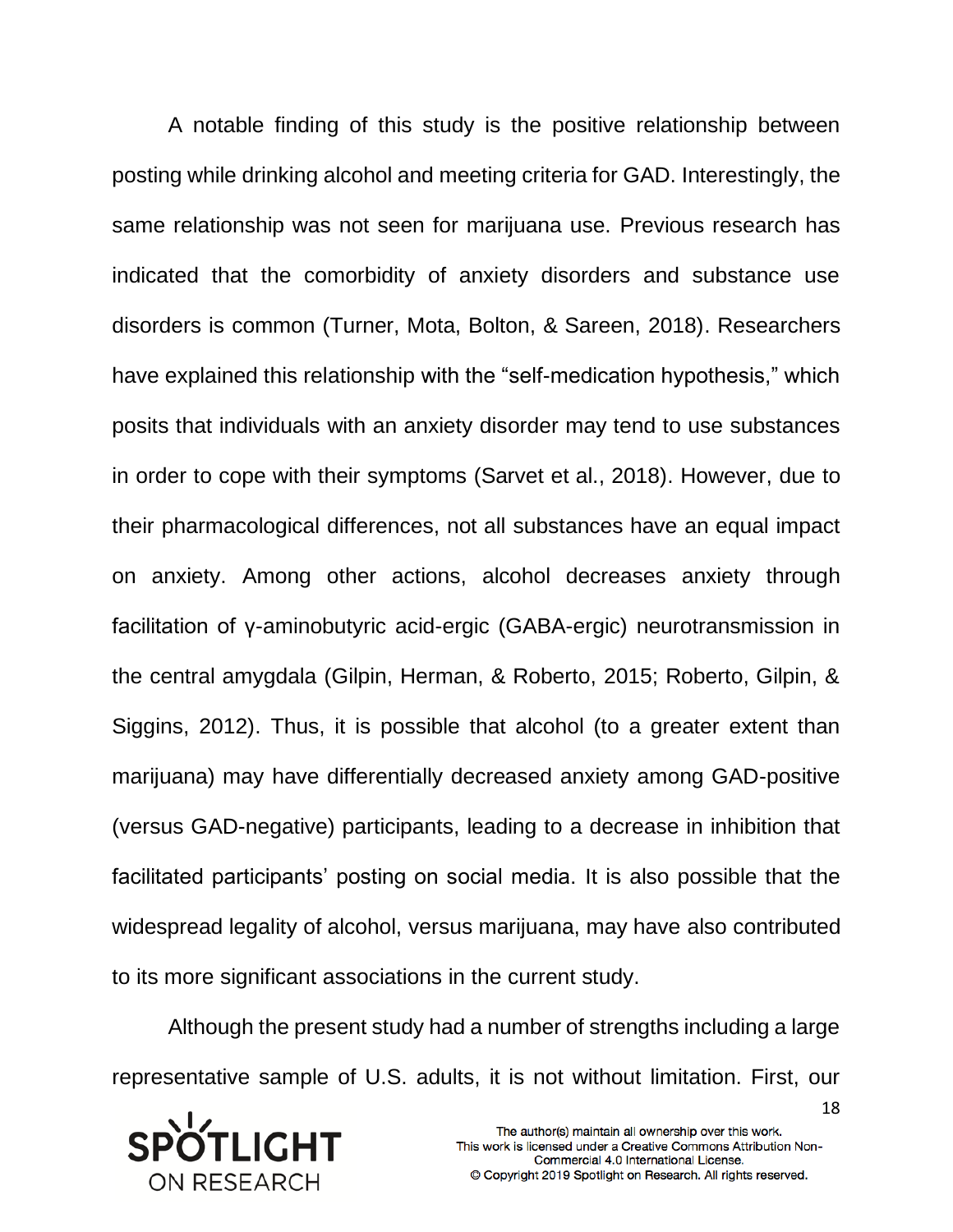study relied exclusively on self-report data. Although the PHQ is a psychometrically valid way to assess for the presence of GAD, the results of the self-reports may not translate into a clinical diagnosis of GAD. Future research should consider either using a clinical interview or include several validated measures for anxiety to increase reliability. In addition, some studies have found that mTurk users may have some fundamental differences from the general population. For example, Goodman, Cryder, and Cheema (2013) found that mTurk workers are more educated, less religious, and more likely to be unemployed than the general population. Future research should replicate these results using other community samples.

## **Conclusions**

The overall findings of this study highlight specific social media behaviors in U.S. adults that are associated with meeting criteria for GAD. These two specific behaviors included upward social comparison and posting while drinking alcohol. Previous research suggests increasing social interaction, whether face-to-face or online, may buffer psychological distress symptoms (Robinson et al., 2019). However, social media use may also increase anxiety for some people (Andreassen et al., 2016; Primack et al., 2016; Vannucci et al., 2017). Thus, it is important for individuals to

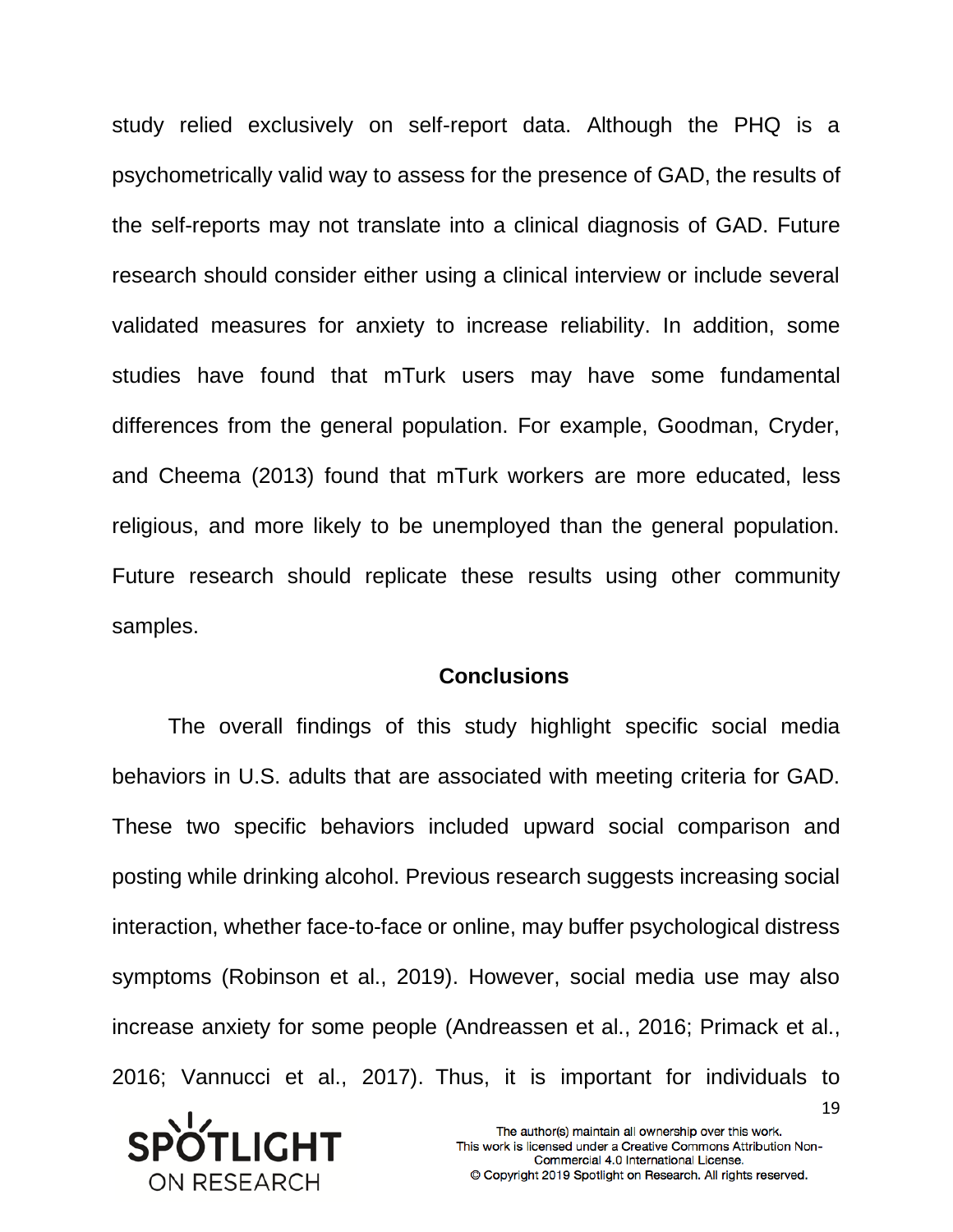understand and become aware of the negative social media behaviors that might provoke anxiety symptoms, and to also identify more positive ways of engaging on social media which may alleviate symptoms.

**Conflicts of Interest:** No competing financial interests exist.

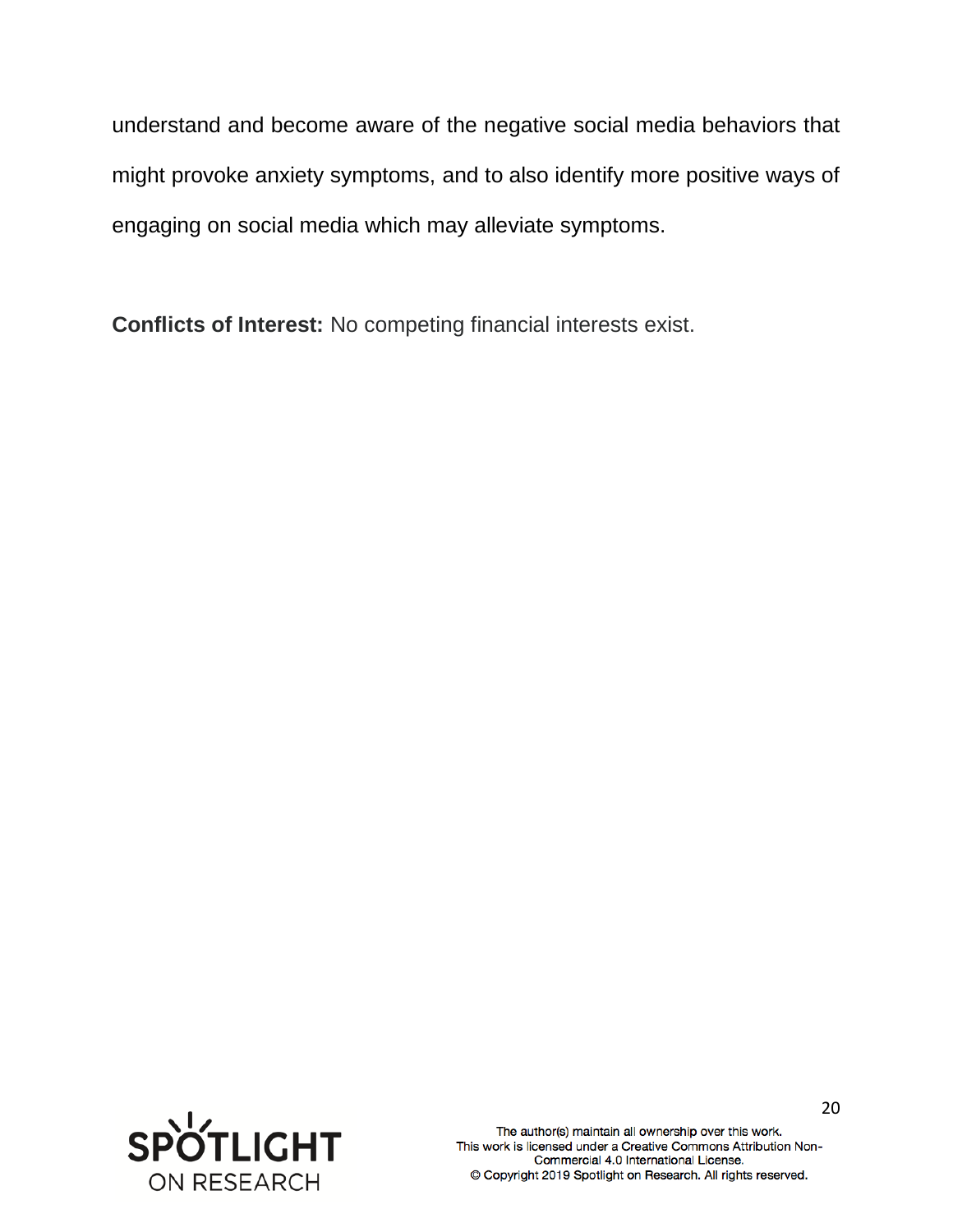#### **References**

- Andreassen, C. S., Billieux, J., Griffiths, M. D., Kuss, D. J., Demetrovics, Z., Mazzoni, E., & Pallesen, S. (2016). The relationship between addictive use of social media and video games and symptoms of psychiatric disorders: a large-scale cross-sectional study. *Psychology of Addictive Behaviors, 30*, 252-262.
- Andreassen, C. S., Torsheim, T., Brunborg, G. S., & Pallesen, S. (2012). Development of a Facebook addiction scale. *Psychological Reports, 110*, 501-517.
- Campisi, J., Bynog, P., McGehee, H., Oakland, J. C., Quirk, S., Taga, C., & Taylor, M. (2012). Facebook, stress, and incidence of upper respiratory infection in undergraduate college students. *Cyberpsychology, Behavior, and Social Networking, 15*(12), 675-681.
- Chang, L., & Jianling, M. (2018). Social media addiction and burnout: The mediating roles of envy and social media use anxiety. *Current Psychology*. doi[:https://doi.org/10.1007/s12144-018-9998-0](https://doi.org/10.1007/s12144-018-9998-0)
- Ellison, N. B., Steinfield, C., & Lampe, C. (2007). The benefits of Facebook "friends:" Social capital and college students' use of online social network sites. *Journal of Computer-Mediated Communication, 12*. doi:doi:10.1111/j.1083- 6101.2007.00367.x
- Gilpin, N. W., Herman, M. A., & Roberto, M. (2015). The central amygdala as an integrative hub for anxiety and alcohol use disorders. *Biological Psychiatry, 77*(10), 859-869. doi:doi: 10.1016/j.biopsych.2014.09.008

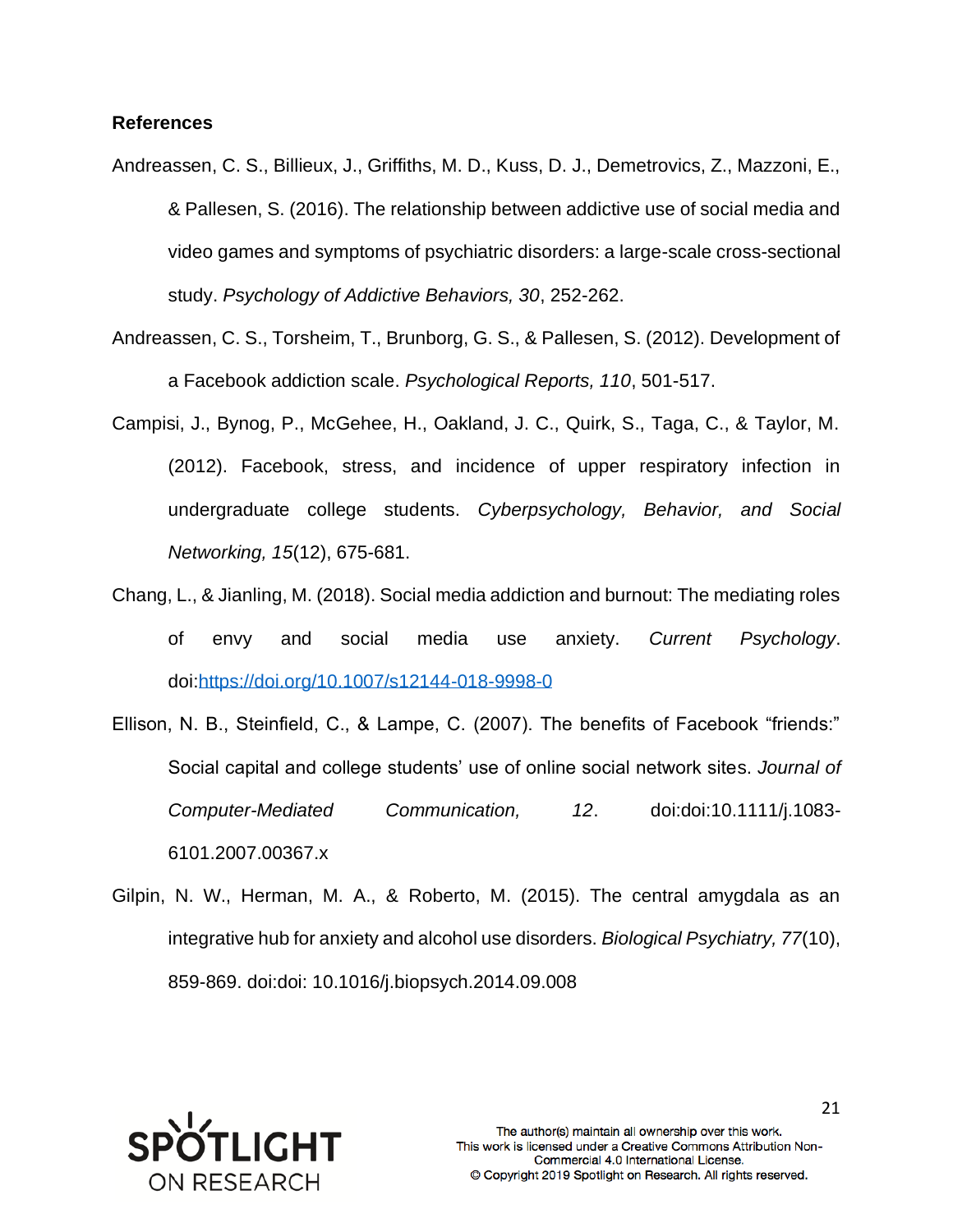Goodman, J. K., Cryder, C. E., & Cheema, A. (2013). Data collection in a flat world: The strengths and weaknesses of Mechanical Turk samples. *Journal of Behavioral Decision Making, 26*, 213-224. doi:doi:10.1002/bdm.1753

Harvard Medical School. (2007). National Comorbidity Survey (NCS).

- Kaplan, A. M., & Haenlein, M. (2010). Users of the world, unite! The challenges and opportunities of social media. *Business Horizons, 53*(1), 59-68.
- Kessler, R. C., Chiu, W. T., Demler, O., Merikangas, K. R., & Walters, E. E. (2005). Prevalence, severity, and comorbidity of 12-month DSM-IV disorders in the national comorbidity survey replication. *Archives of General Psychiatry, 62*(6), 617-627. doi[:http://dx.doi.org/10.1001/archpsyc.62.6.617](http://dx.doi.org/10.1001/archpsyc.62.6.617)
- Kroenke, K., Spitzer, R. L., & Williams, J. B. W. (2010). The patient health questionnaire somatic, anxiety, and depressive symptom scales: A systematic review. *General Hospital Psychiatry, 32*, 345-359. doi:doi:10.1016/j.genhosppsych.2010.03.006
- Kross, E., Verduyn, P., Demiralp, E., Park, J., Seungjae Lee, D., Lin, N., & Ybarra, O. (2013). Facebook use predicts declines in subjective well-being in young adults. *PloS one, 8*(e69841). doi:Doi:10.1371/journalpone.0069841
- Lin, L. Y., Sidani, J., Shensa, A., Radovic, A., Miller, E., Colditz, J. B., & Primack, B. A. (2016). Association between social media use and depression among U.S. young adults. *Depression and Anxiety, 33*(4), 323-331. doi[:http://dx.doi.org/10.1002/da.22466](http://dx.doi.org/10.1002/da.22466)
- Liu, Q., Zhou, Z., Yang, X., Niu, G., Tian, Y., & Fan, C. (2017). Upward social comparison on social network sites and depressive symptoms: A moderated mediation model of self‐esteem and optimism. *Personality and Individual Differences, 113*, 223-228.

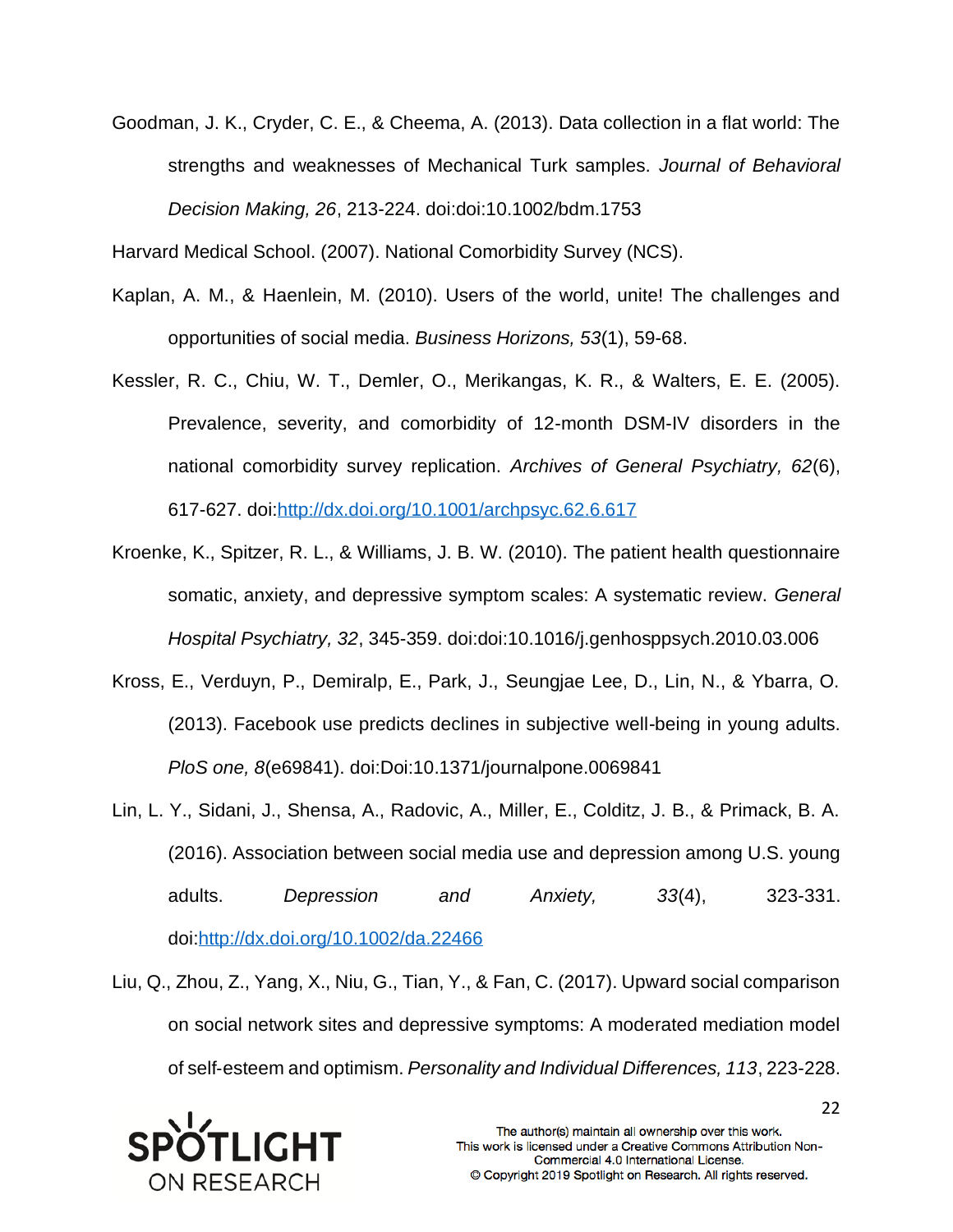- Mathers, C. D., & Loncar, D. (2006). Projections of global mortality and burden of disease from 2002 to 2030. *PloS Medicine, 3*(11), e442.
- Moreno, M. A., & Whitehill, J. M. (2014). Influence of social media on alcohol use in adolescents and young adults. *Alcohol Research, 36*(1), 91-100.
- Nesi, J., & Prinstein, M. J. (2015). Using social media for social comparison and feedbackseeking: gender and popularity moderate associations with depressive symptoms. *Journal of Abnormal Child Psychology, 43*(8), 1427-1438.
- Park, N., Kee, K. F., & Valenzuela, S. (2009). Being immersed in social networking environment: Facebook groups, uses and gratifications, and social outcomes. *CyberPsychology & Behavior, 12*, 729-733. doi:doi:10.1089/cpb.2009.0003
- Park, S. Y., & Baek, Y. M. (2018). Two faces of social comparison on Facebook: The interplay between social comparison orientation, emotions, and psychological wellbeing. *Computers in Human Behavior, 79*, 83-93.
- Pew Research Center. (2019). Social media update 2019. doi:Retrieved from: [https://www.pewinternet.org/fact-sheet/social-media/.](https://www.pewinternet.org/fact-sheet/social-media/)
- Primack, B. A., Shensa, A., Escobar-Viera, C. G., Barrett, E. L., Sidani, J., Colditz, J. B., & James, A. E. (2016). Use of multiple social media platforms and symptoms of depression and anxiety: A nationally-representative study among U.S. young adults. *Computers in Human Behavior, 69*(2017), 1-9.

Primack, B. A., Shensa, A., Escobar-Viera, C. G., Barrett, E. L., Sidani, J., Colditz, J. B., & James, A. E. (2017). Use of multiple social media platforms and symptoms of depression and anxiety: A nationally-represented study among US young adults. *Computers in Human Behavior, 69*, 1-9.

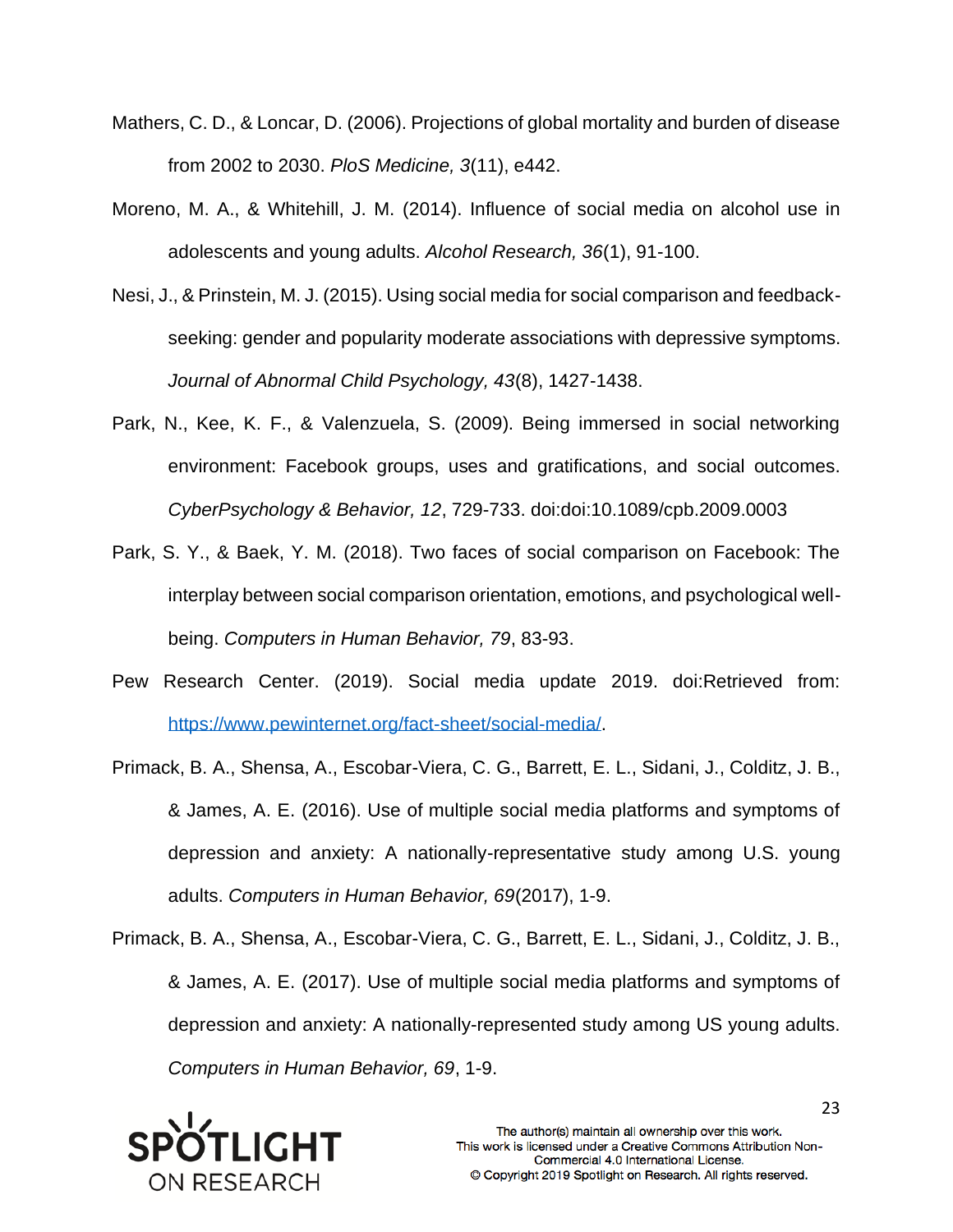- Roberto, M., Gilpin, N. W., & Siggins, G. R. (2012). The central amygdala and alcohol: role of γ-aminobutyric acid, glutamate, and neuropeptides. *Cold Spring Harbor Perspectives in Medicine, 2*(12), a012195. doi:doi: 10.1101/cshperspect.a012195
- Robinson, A., Bonnette, A., Howard, K., Ceballos, N., Dailey, S., Lu, Y., & Grimes, T. (2019). Social comparisons, social media addiction, and social interaction: An examination of specific social media behaviors related to major depressive disorder in a millennial population. *Journal of Applied Biobehavioral Research*, e12158.
- Sarvet, A. L., Wall, M. M., Keyes, K. M., Olfson, M., Cerda, M., & Hasin, D. S. (2018). Self-medication of mood and anxiety disorders with marijuana: Higher in states with medical marijuana laws. *Drug and Alcohol Dependence, 86*, 10-15.
- Shamir, B., & Kark, R. (2004). A single-item graphic scale for the measurement of organizational identification. *Journal of Occupational and Organizational Psychology, 77*(1), 115-123. doi:doi:10.1348/096317904322915946
- Spitzer, R. L., Kroenke, K., & Williams, J. B. W. (1999). Validation and unity of a selfreport version of PRIME-MD: The PHQ primary care study. *JAMA: The Journal of the American Medical Association, 282*, 1737-1744.
- Turner, S., Mota, N., Bolton, J., & Sareen, J. (2018). Self-medication with alcohol or drugs for mood and anxiety disorders: A narrative review of the epidemiological literature. *Depression and Anxiety, 35*(9), 851-860.
- Vannucci, A., Flannery, K. M., & Ohannessian, C. M. (2017). Social media use and anxiety in emerging adults. *Journal of Affective Disorders, 207*, 163-166. doi:doi:10.1016/j.jad.2016.08.040